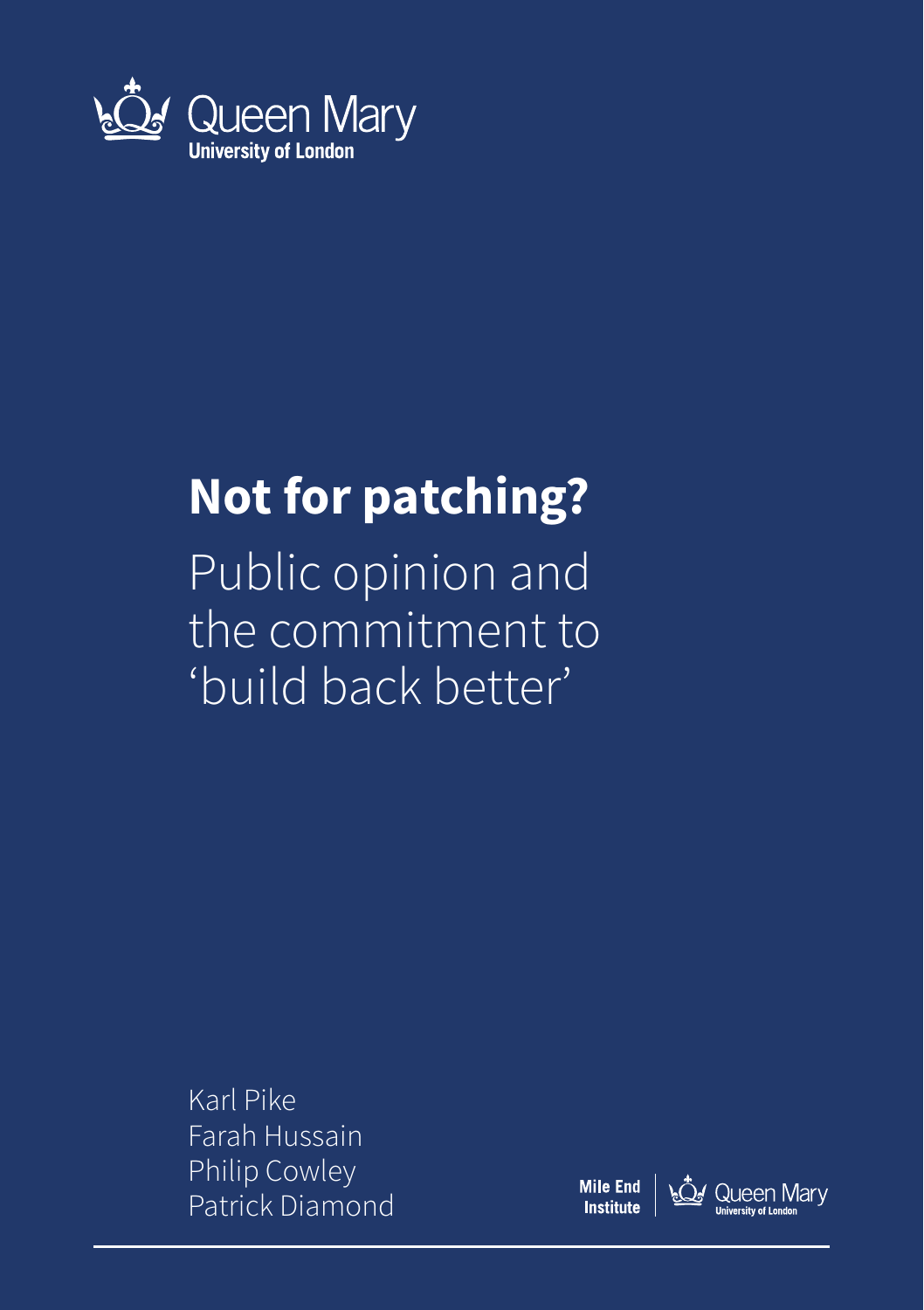# 66

'A revolutionary moment in the world's history is a time for revolutions, not for patching'.

Beveridge Report, 1942.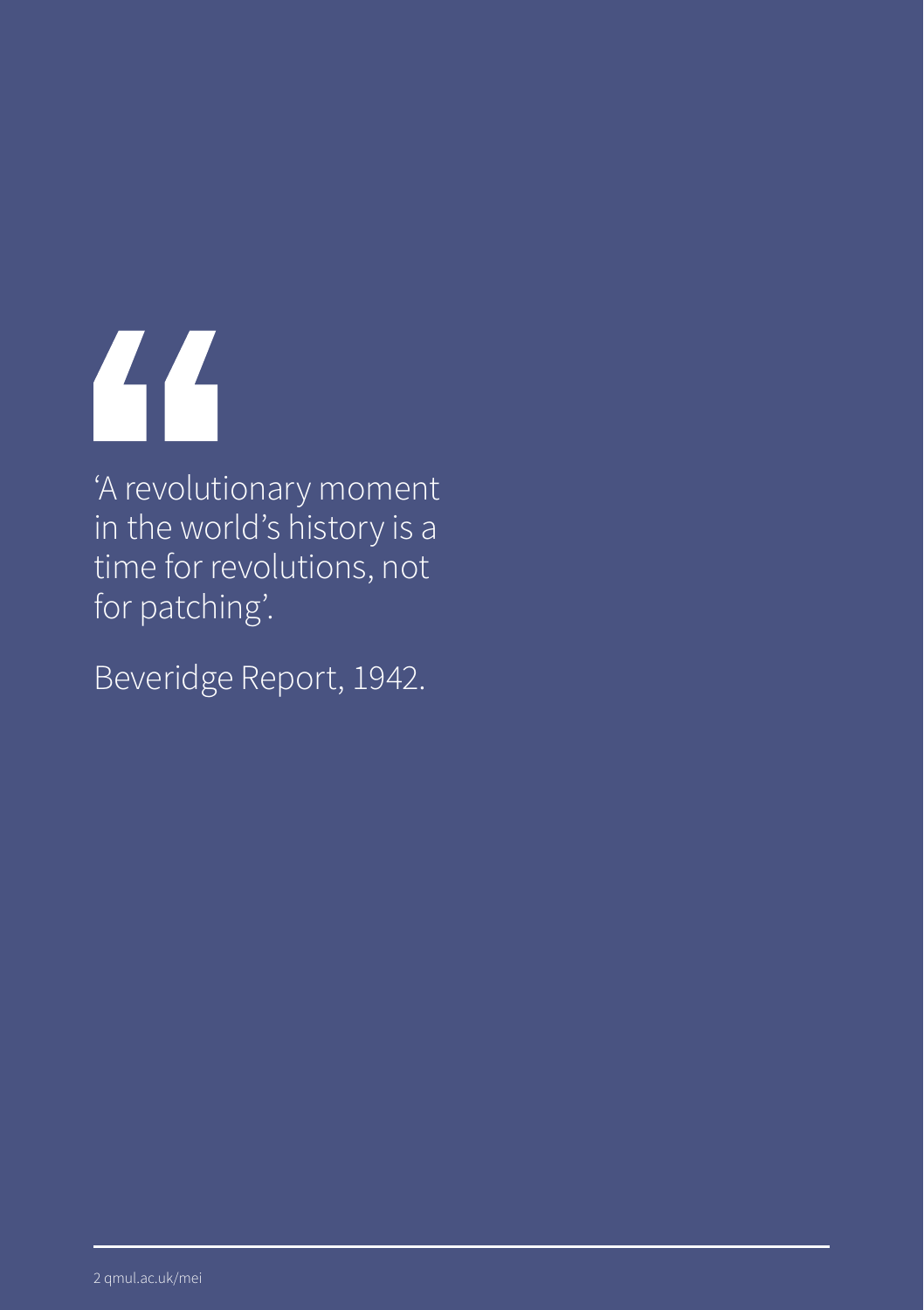The Mile End Institute brings together academics, politicians, policymakers, and the public to discuss and debate the major challenges facing the country in a fast-moving and everchanging world.

Under the guidance of our patron, Professor Peter Hennessy, the Institute calls upon a large pool of expertise from the School of Politics and International Relations and the School of History, based in the Faculty of Humanities and Social Sciences at Queen Mary University of London.

The Mile End Institute runs live events and webinars and hosts podcasts, blogs, and digital series. All of our content is free and open to all.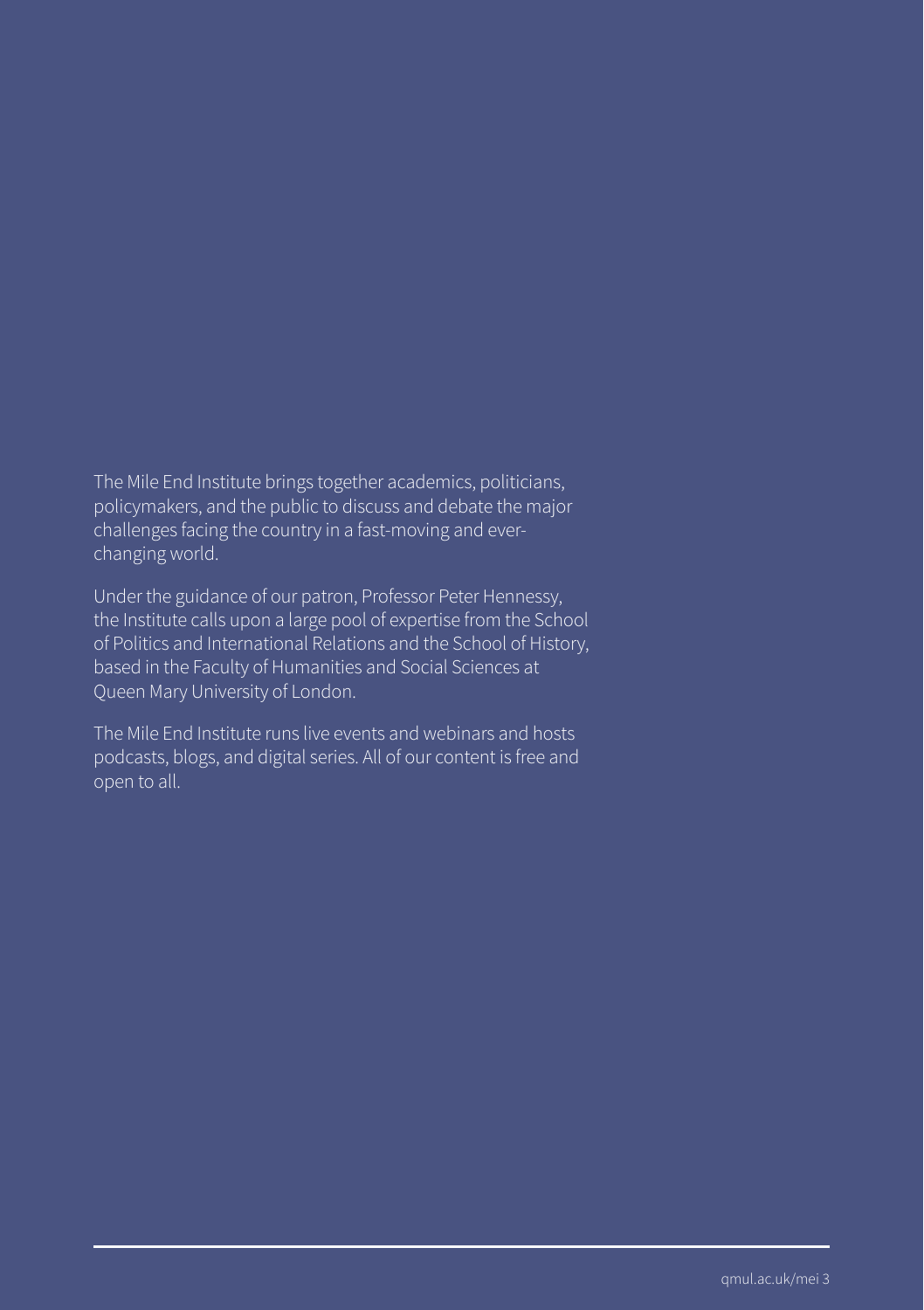# **Contents**

| Introduction                              | 6  |
|-------------------------------------------|----|
| Results and analysis                      | 9  |
| 1. People's policy priorities and choices | 9  |
| 2. Politics and policy in the pandemic    | 24 |
| Conclusion                                | 31 |
| <b>Notes</b>                              | 32 |
| Appendix: survey questions                | 34 |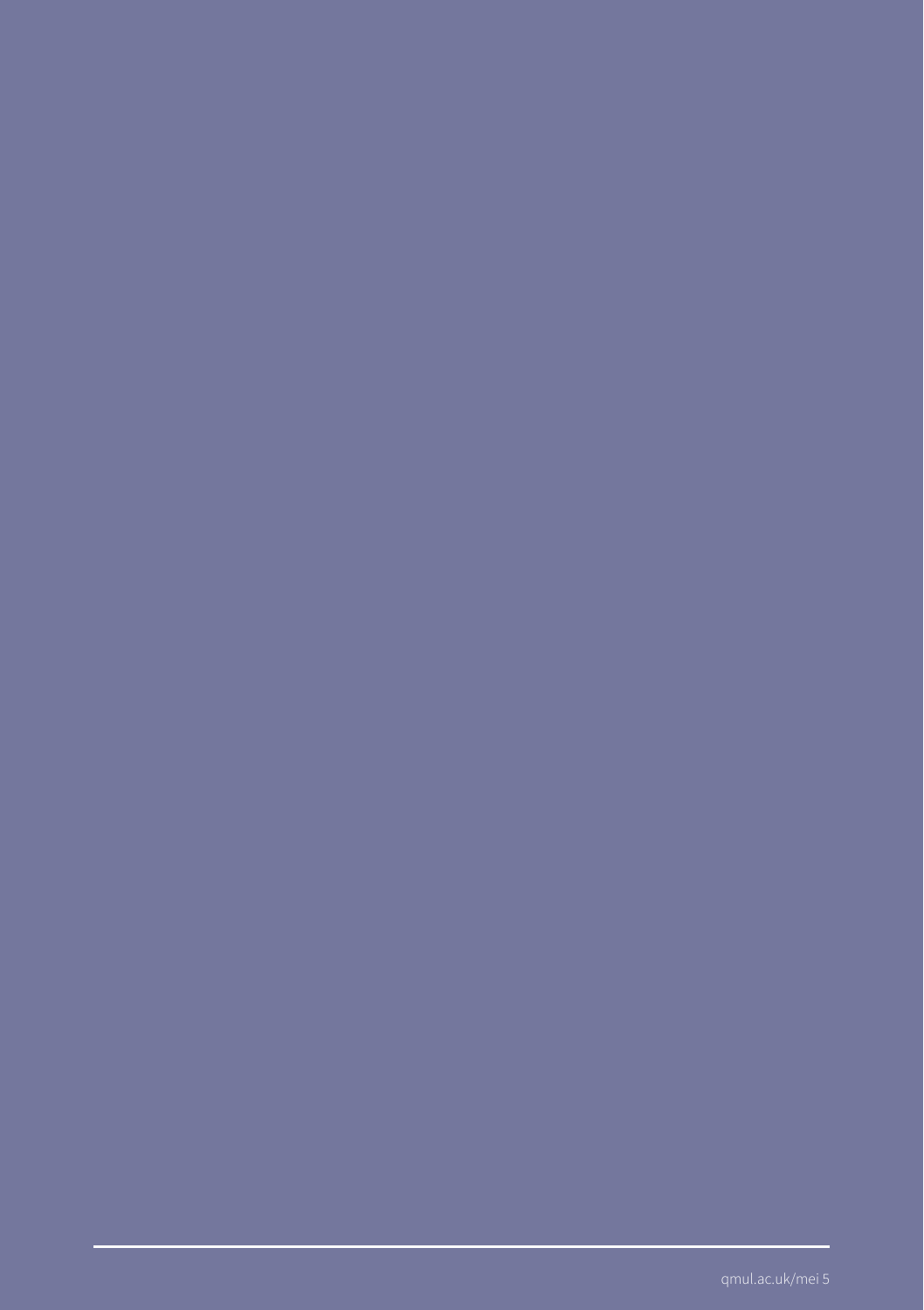# **Introduction: What should 'build back better' mean?**

Announcing the launch of a 'Build Back Better Council' in January 2021, bringing together various business leaders, the Prime Minister Boris Johnson said that 'as we recover from this crisis it won't be enough to just go back to normal – our promise will be to build back better and level up opportunity for people and businesses across the UK'.<sup>1</sup> The following month, the Leader of the Opposition, Keir Starmer, said he believed 'there's a mood in the air which we don't detect often in Britain. It was there in 1945, after the sacrifice of war, and it's there again now. It's the determination that our collective sacrifice must lead to a better future'.<sup>2</sup>

The historian and peer – and the Mile End Institute's patron – Lord Hennessy similarly argued recently that the Covid-19 experience 'has sharpened our sense of the duty of care we have one for another, that a state has for all of its people, to a degree we have not felt collectively since World War Two and its aftermath'<sup>3</sup>

These appraisals of the impact of the crisis, and political commitments to change, are giving rise to debate. Are we to experience a moment similar to that of postwar transformation? If so, what is the prospect for the Britain that emerges from the Covid-19 pandemic to be significantly different, in policy terms, from what preceded it? The latter question in particular animates this project – *Not for Patching?*, of which this report marks our earliest findings, based on an opinion survey.

Ipsos MORI surveyed 1,120 adults across Great Britain, posing questions across a range of policy areas. Fieldwork was carried out online from 19 March 2021 to 22 March 2021, and data weighted to match the profile of the population. All polls are subject to a wide range of potential sources of error, but they still give us an insight into the public's priorities. Further analysis of this data, and further surveys, will continue to add to this project.

The purpose of this report is to examine the views of the British public on what rebuilding after the pandemic might mean. What we offer here are some preliminary indications of what policy areas the public want to prioritise, and how the machinery of government has managed and performed during this crisis. We are interested in both priorities and performance here, not least because we consider them linked.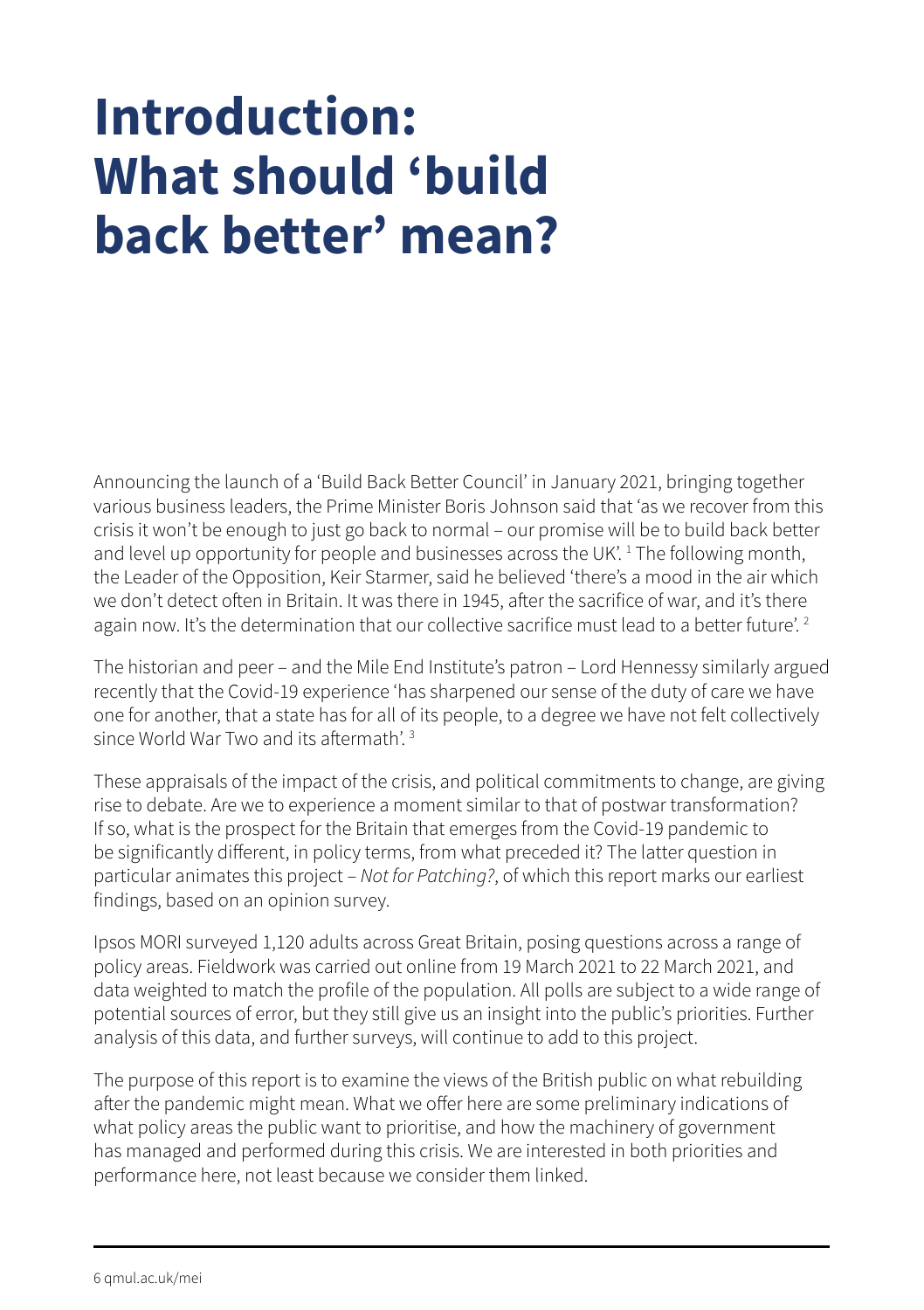How the UK state has fared during this crisis may well affect what we, as a society, believe needs to be prioritised next. The crisis has had many effects, from the tragic loss of so many lives, to the unequal impact in terms of jobs and education. To 'build back better' may mean addressing the harmful impacts of the crisis first.

We asked questions covering a range of areas related to priorities and performance, including:

- How do people think the pandemic has changed society?
- Which policy priorities should inform the Prime Minister's commitment to 'build back better'?
- Which areas of government spending would the public like to see receive more funding – or less funding – after the pandemic than before?
- Are the public prepared to see taxes go up to pay for any increased spending?
- What areas of government delivery during the pandemic are perceived as successes or failures?
- Has the government taken the right approach to scientific advice during the Covid crisis?
- What do voters think of the approach of the opposition and how party politics at Westminster has functioned in the crisis?

Although the pandemic has raised a host of important questions about how the four nations of the UK relate to one another in the light of growing fragmentation and the strains imposed by the pandemic, this survey is explicitly concerned with the views of the public across Britain.

#### We find:

- A majority (52%) said that they believed economic inequality had worsened during the pandemic
- The NHS was the most popular policy priority for rebuilding after the crisis (selected by 51%), followed by jobs and unemployment (35%), and mental health (28%).
- In relation to schools, support for pupils' mental health and wellbeing was the most popular policy priority (38%).
- David Cameron and George Osborne's economic strategy of public spending reductions after 2010 to reduce the deficit was judged to be the wrong decision by 47% of people.
- 76% of people supported more spending on health and social care compared with before the pandemic, followed by protecting the environment (56%), policing and criminal justice (54%), housing (52%), and welfare, benefits and pensions (51%).
- Four-in-ten people said they were prepared to pay more in taxes to fund public services.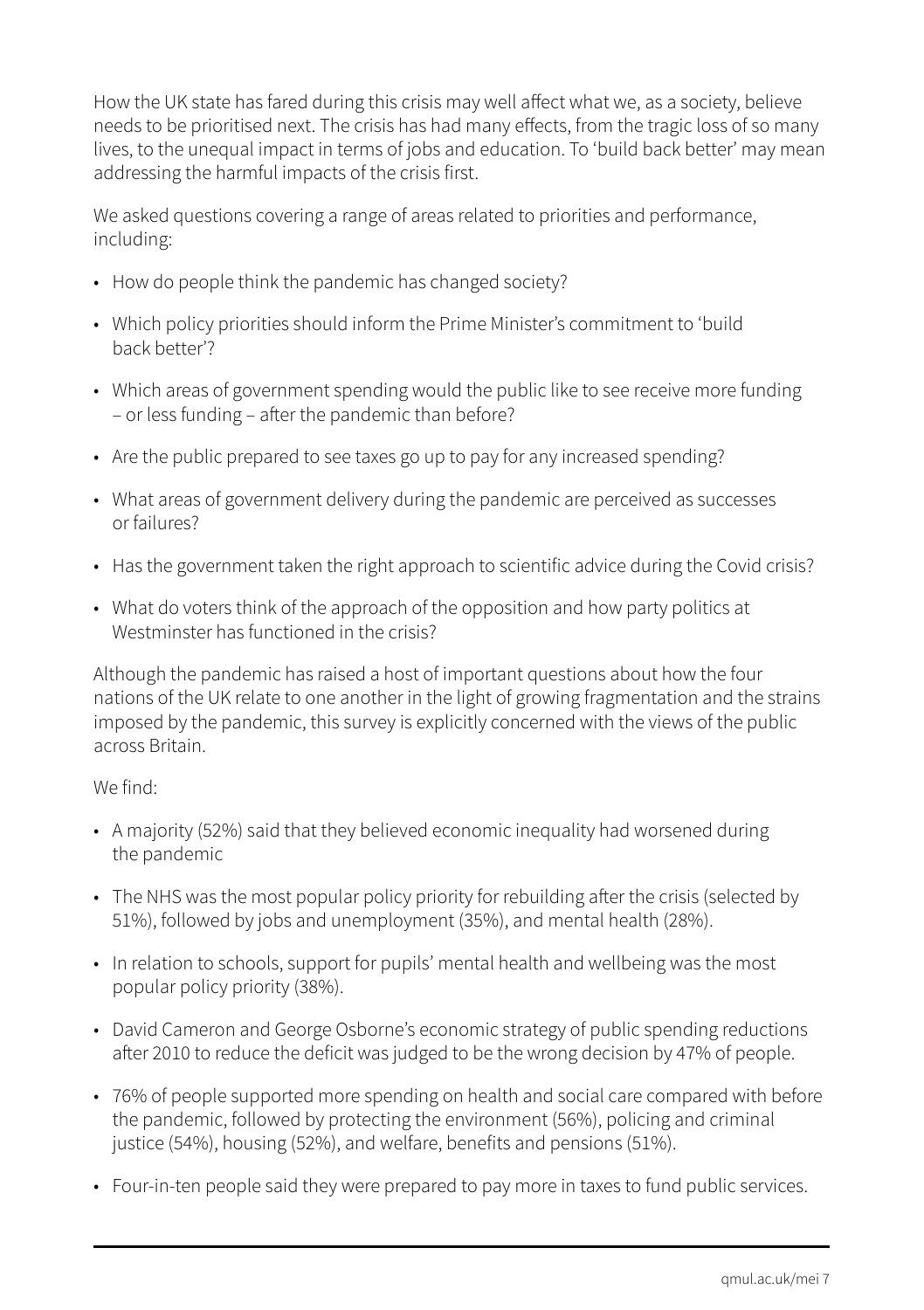- The vaccination programme leads the way in terms of public satisfaction with government delivery of major programmes during the pandemic (71% satisfied). The furlough scheme also has a positive result (60%), while in other areas there was much greater dissatisfaction – for example, with the 'Test and Trace' programme (55% dissatisfied).
- People appear to take a pragmatic view of the boundary between the public and the private sector in the provision of public services responding to the pandemic – with support for private sector involvement if it can boost the effectiveness of the state's response.
- On whether the government has 'followed the science' during the crisis, the public are divided – 38% think the government have followed the science about the right amount compared with other factors, followed by 33% not enough and 20% too much.
- Keir Starmer's approach of 'constructive opposition' has divided voters the largest group (35%) think the leader of the opposition has done either a fairly or very bad job at this, followed by 29% saying neither good nor bad and 27% fairly or very good (27%).

Our report shows that the public are thinking seriously about the effects of the pandemic. We get a sense of their priorities – with health and wellbeing, from boosting NHS funding to supporting young people's mental health in schools, topping priority lists. We see that their judgement on post-2010 'austerity' is largely negative, raising big questions for the government as to whether they go ahead with cuts to unprotected areas of public spending. And we can see clear views on what is perceived as successful and unsuccessful areas of government delivery.

Whether the political legacy of this ongoing crisis will be a '1945 moment' is, of course, a matter for all of us. Moments of transformation don't simply occur. Neither polling trends nor political ideas alone can lead to a transformation in society and its institutions. Instead, as with the 1942 Beveridge Report, and the subsequent creation of longstanding institutions of the British state, these moments are constructed – by beliefs and ideas, by debate and organisation, and by persuasion and commitment.

This report is the first in a series for the Mile End Institute at Queen Mary University of London, examining the gap between public views and perceptions, and the policy agenda of governments. It adds a policy-relevant angle to the excellent work being carried out by colleagues in other institutions. 4 We will produce more research in the coming months that seeks to understand the shape of the changes that the public would like to see in Britain in the aftermath of the pandemic, the potential choices and trade-offs, and how the country can – together – recover as the crisis abates.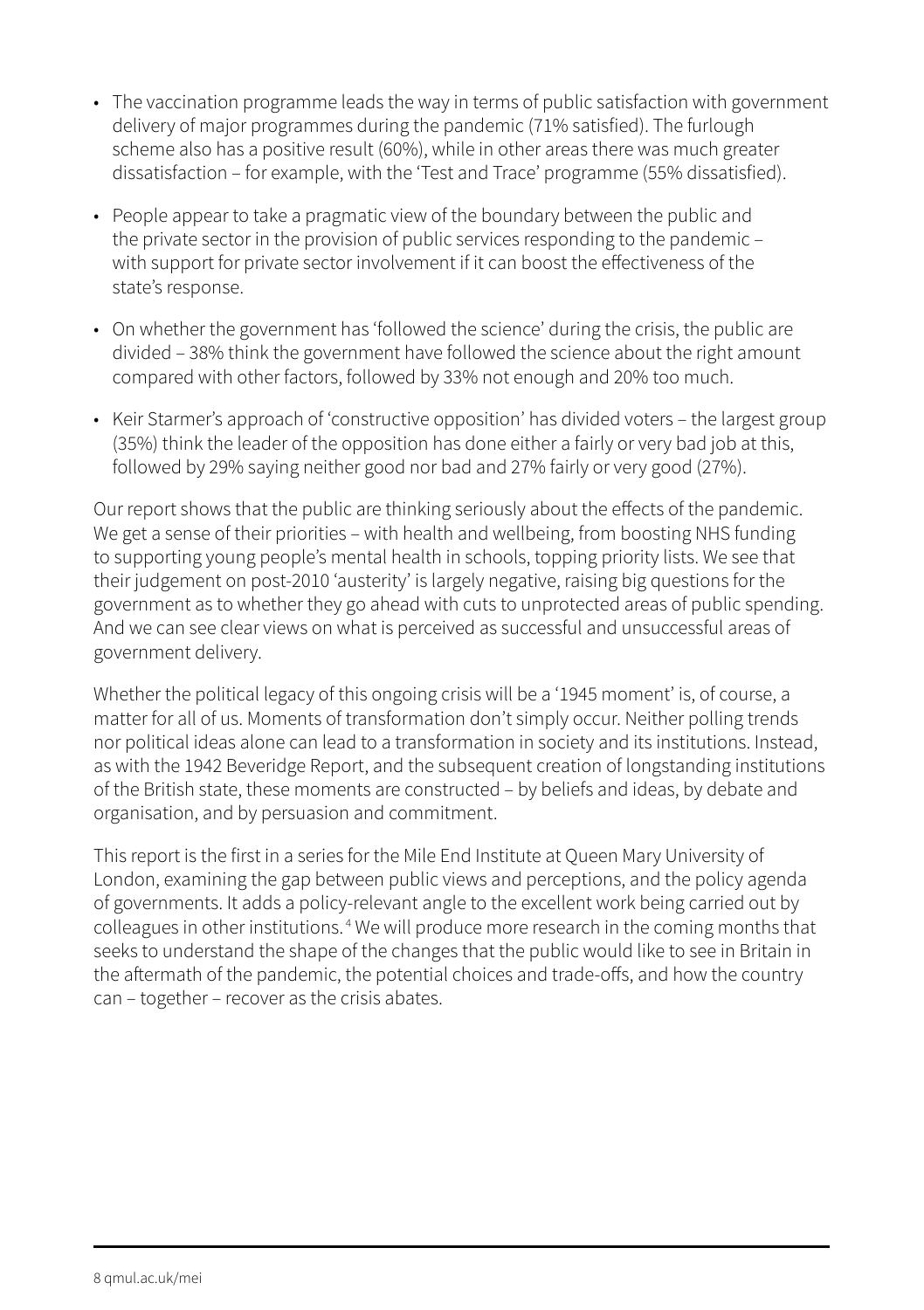# **Results and Analysis**

### **1. People's policy priorities and choices**

#### **A desire for change?**

We begin with a very general question: whether, when the pandemic is over, people will want life to go back to how it was before, or whether they want things to be different. Overall, attitudes to this question were mixed, as shown in Figure 1. Some 35% of people said they'd prefer life to return to being the same as before, while 43% wanted things to be different, with 8% choosing 'neither' and 10% opting for 'both'. Labour 2019 voters were more in favour of change (50%), but even with this group there were a quarter (28%) who wanted things to be the same as before.

#### **Figure 1: Totals for 'same as before' vs. 'different from before'**



On balance, **would you prefer it if life goes back to how it was before the crisis once the pandemic is over, or do you want things to be different?**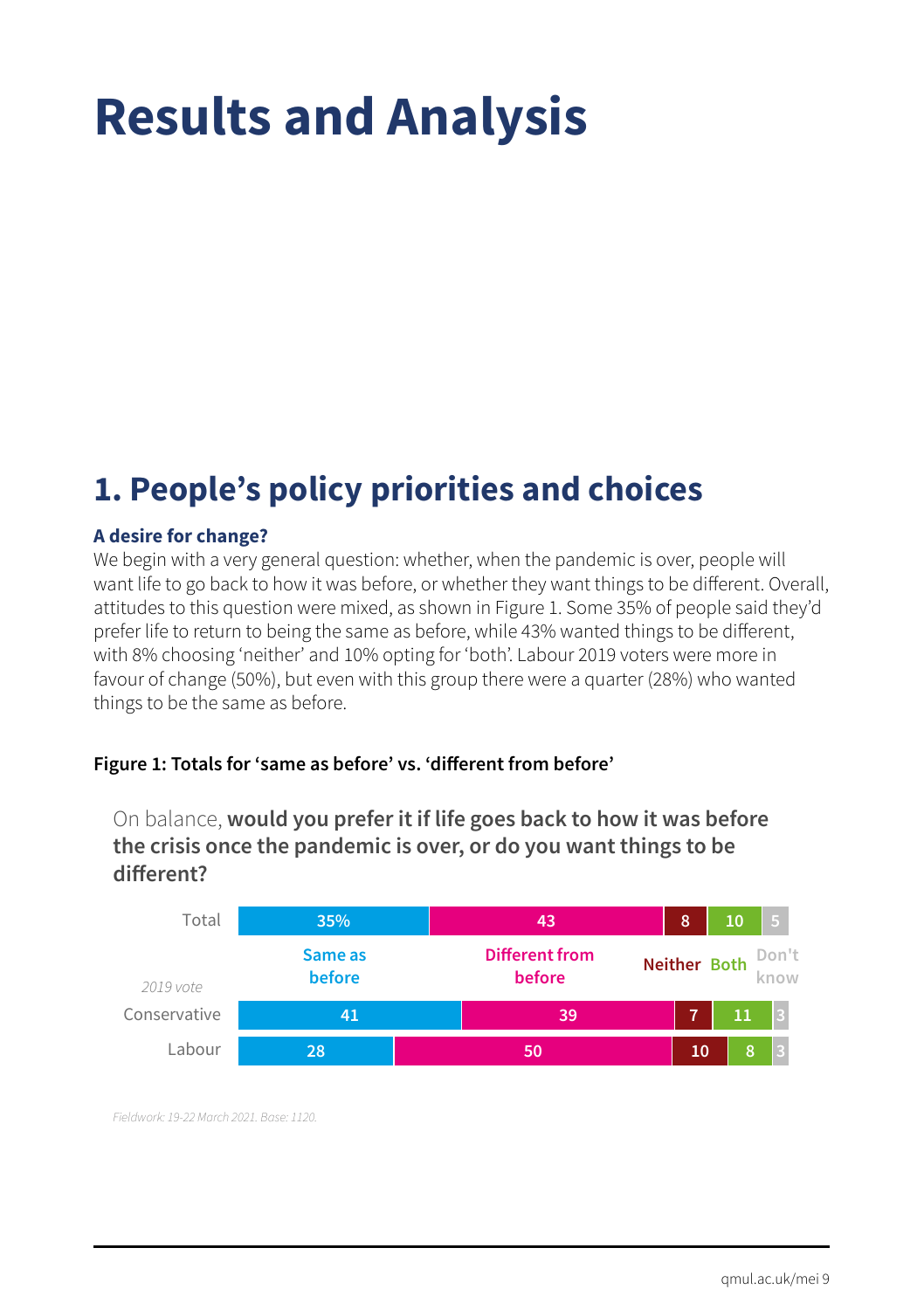An eight percentage point lead for change over the status quo ante may not, on the face of it, sound like a great foundation for a radical transformation of society. But even getting back to "normal" would understandably feel like a fantastic achievement and a great relief to many, which may not rule out their also wanting to see changes. Similarly, the 10% who want both change and a return to the status quo may not be as contradictory as it first sounds; people may well want large parts of their lives to 'return to normal' while believing that significant aspects of society and their lives should change.

Indeed, the disposition at the end of the second world war, as the historian Paul Addison recounted, was similarly ambiguous. There was a mood that favoured radical social reconstruction so that the sacrifice of millions who died for their country could be repaid, but at the time many longed to return to the political certainties, stabilities and of the inter-war years. Moreover, as the rest of our report demonstrates, even with so many saying they would prefer things to go back to normal, our other findings frequently demonstrate support for policy ideas and government action.

This tension between change and a desire to return to the past is heightened given that many people do recognise the effect that the pandemic has had on British society, transforming both our sense of community and our view of society, not always positively.

Equally, however, there can be multiple motives for not wanting to go back to the status quo. We asked those who said they wanted to see change to explain their answers. Plenty of people clearly saw this in explicitly political terms, such as:

*"Because life was hardly a bed of roses for many people pre pandemic. We need a new beginning and less of the same old where the select few scoff from the trough"*

*"Hopefully we have learnt more about the gap between rich and poor, really how many people are homeless and the disparity between poor and well off in terms medical outcomes. If we understand these we could make changes"*

But others saw the need for change in different terms. For some, this was medical ("even when things get back to whatever normal is I will be more reluctant to mix outside family groups and to use public or other forms of mass transport"). Others had taken some positives from the imposed change of lifestyle over the last year, such as the chances to work from home ("A lot has been learned about how effectively people can work from home, given the right support, and how work can be divided more equitably between a greater number of employees") or see more of their family ("a lot more family time has been achieved"). Yet others noted the increases in community spirt that had occurred: "I think that communities have become closer during the pandemic and it would be good to see this continue".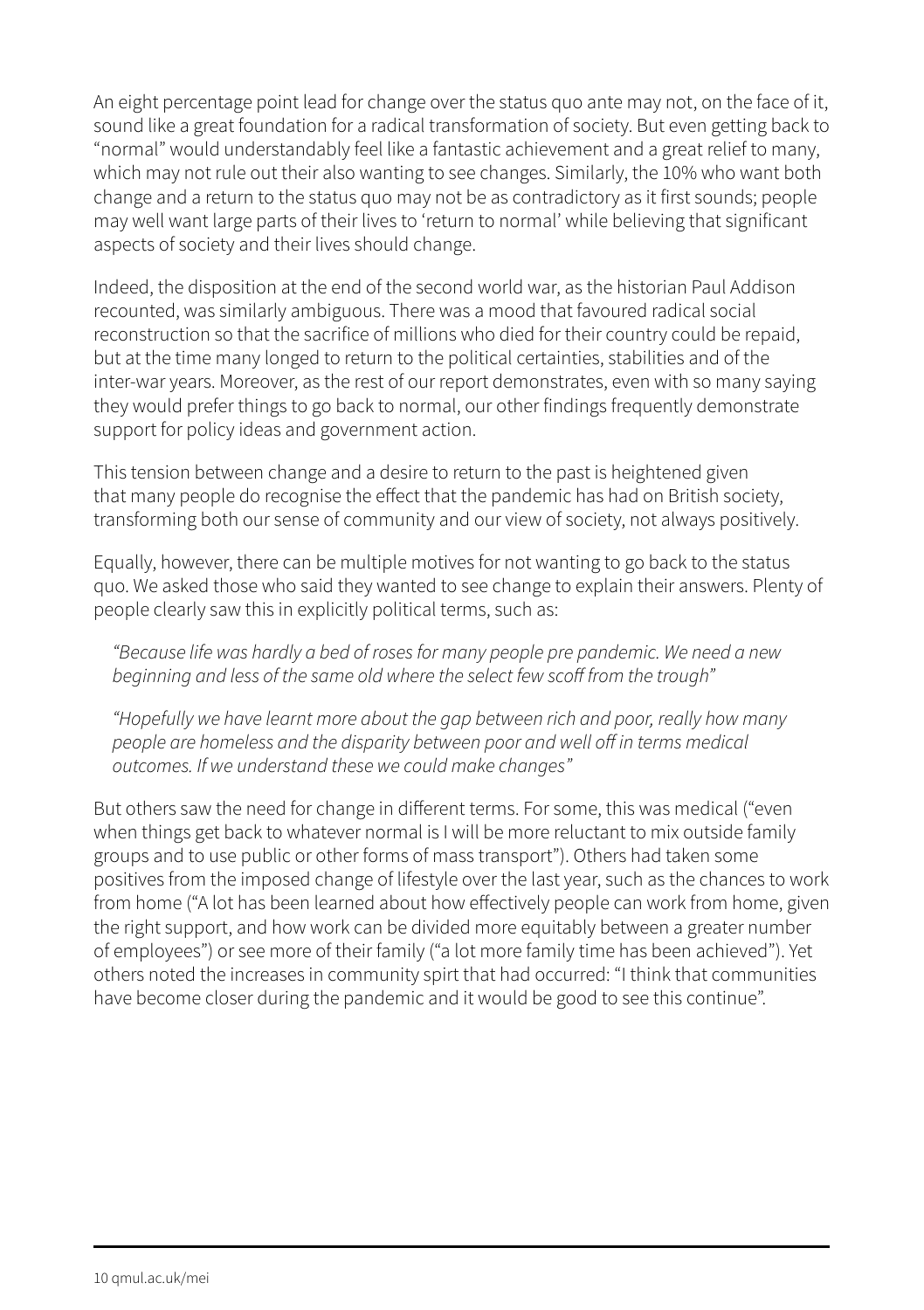As Figure 2 shows, there is plurality support for the idea that 'community spirit' (admittedly a nebulous concept) is now stronger than before the pandemic – some 44% believe it has got stronger, double the 22% who think it has weakened, along with 27% who think it has not changed.



#### **Figure 2: The impact of the pandemic on community spirit**

But change is also noticeable in other ways. The Deaton Review of Inequalities, run by the Institute for Fiscal Studies (IFS), argued that the pandemic 'has cruelly exposed huge variations in how easily we are able to weather threats to livelihoods, to educational progress, to physical and mental health. These disparities have been closely correlated with pre-existing inequalities between groups according to their education, income, location and ethnicity – in ways that are often hard to disentangle, but depressingly familiar'.<sup>5</sup>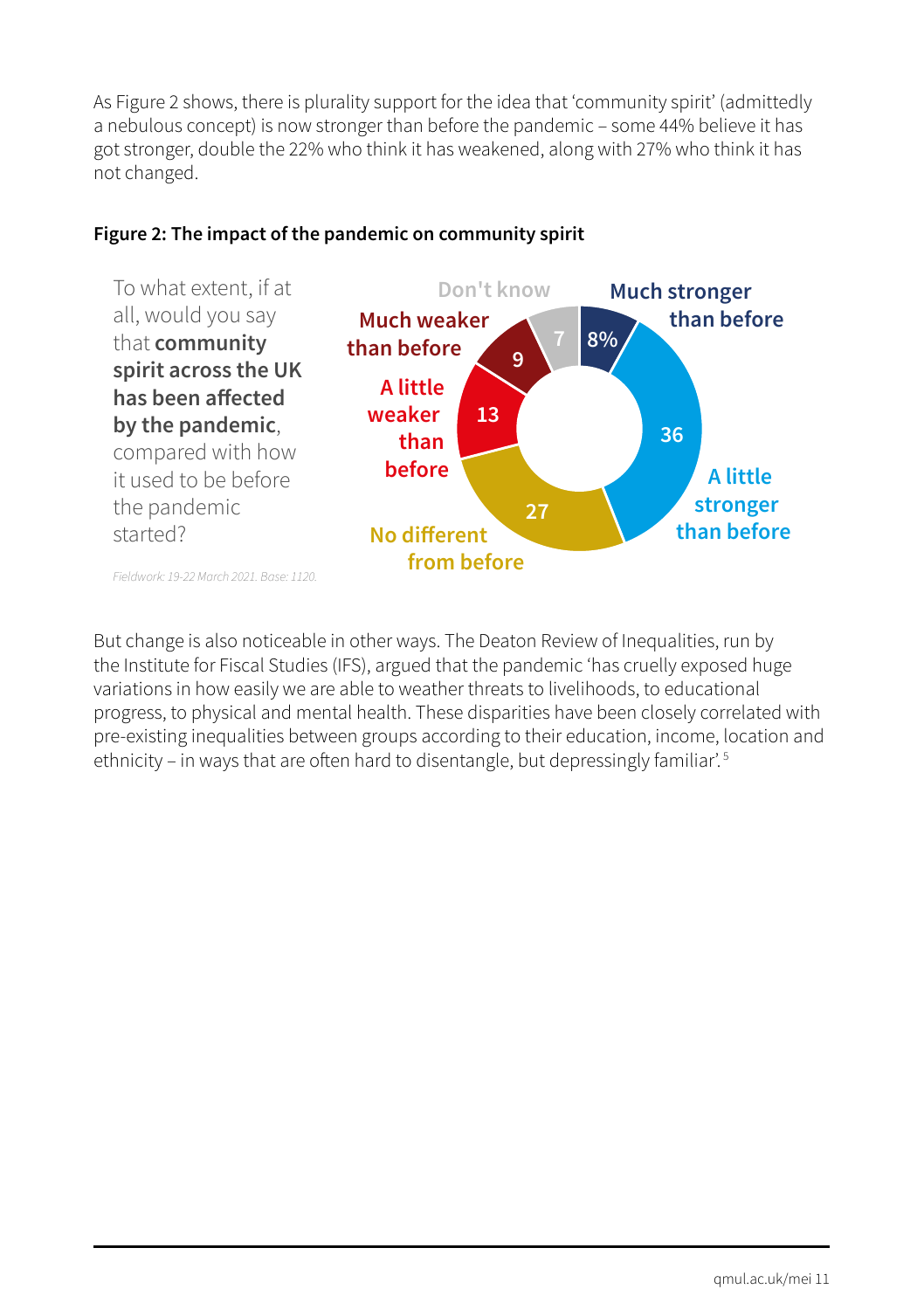Regarding economic inequality, the public perceive a worsening situation. As Figure 3 shows, half of respondents felt that in terms of economic inequality the UK was now less equal than before the crisis: 27% said much less, and 25% a little less equal. A mere 8% think the crisis has made people more equal.



#### **Figure 3: The impact of the pandemic on economic inequality**

**Policy priorities**

We now move to more specific questions regarding the change people want to see, trying to understand the public's policy priorities for rebuilding after Covid-19. Figure 4 shows the responses to a question asking what the government's priorities should be when the pandemic is over, in which respondents were asked to select their top two or three priorities.

The NHS has been under incredible pressure during the pandemic, and the effects of longterm Covid pressures will mean it will require time to recover, and to tackle the treatment backlog that built up during the crisis. In April 2021, figures from NHS England showed 'that 4.7 million people were waiting to begin treatment at the end of February this year – the highest number since records began in 2007'.<sup>6</sup> It is therefore perhaps little surprise that the NHS was by far the number one priority in our survey, selected by 51% of respondents.

Second comes unemployment and jobs (35%), with mental health in third place (28%). These three priorities are accompanied by much expert analysis pointing to the need for sustained public policy intervention. In relation to jobs and to mental health, there has been a particular focus on young people in the expert analysis, from frontline professionals and thinktanks. 7 Such interventions often include additional funding, a point we return to below.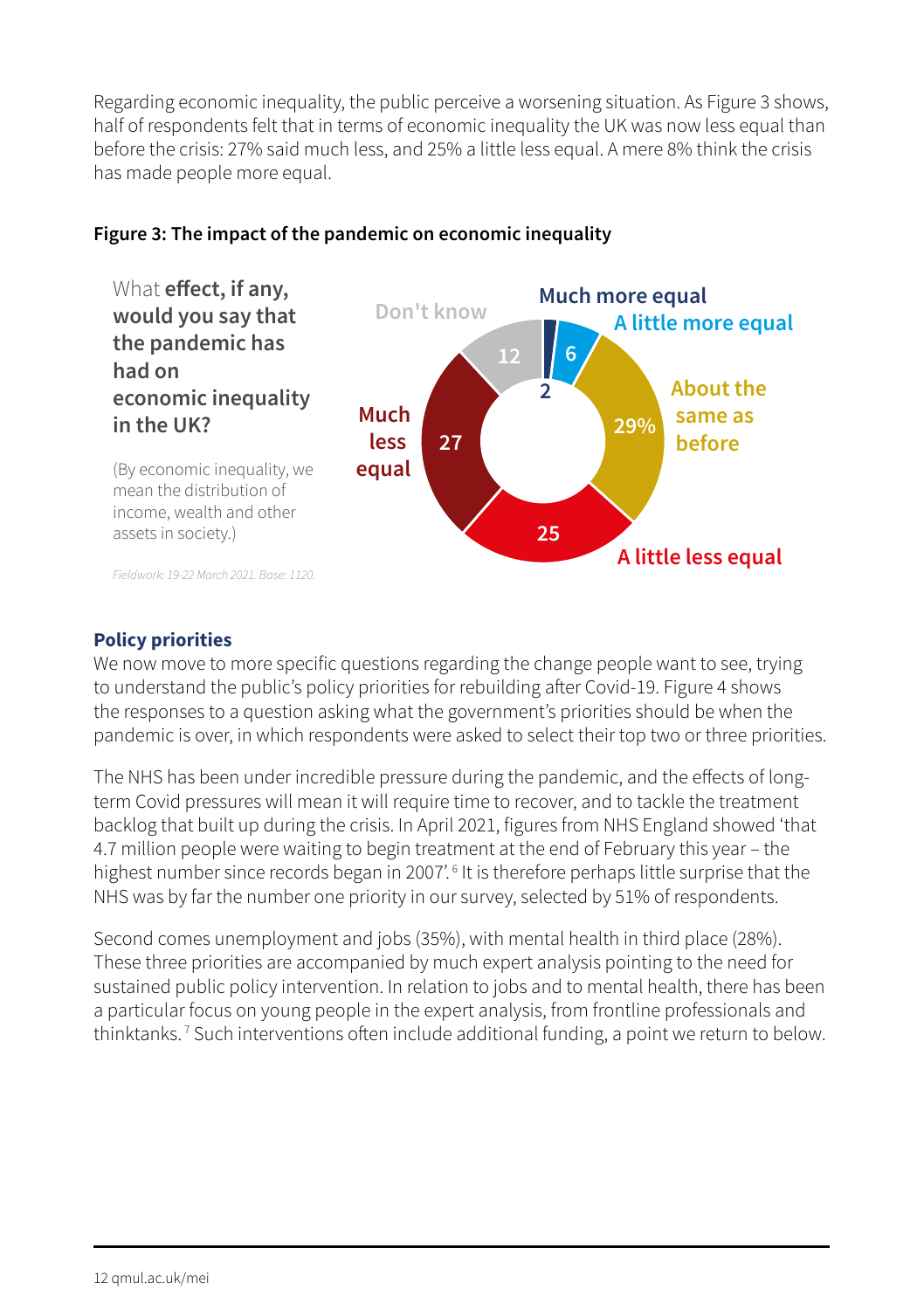#### **Figure 4: The public's priorities for building back better**

The Prime Minister has said he wants to "build back better" after the pandemic crisis is over. Which two or three, if any, of the following should be **the UK government's main priorities in "building back better"?**

| The NHS 51%                                       |  |  |
|---------------------------------------------------|--|--|
| Unemployment and jobs 35%                         |  |  |
| <b>Mental health</b><br>28%                       |  |  |
| 22%<br>Poverty                                    |  |  |
| Town and high street regeneration<br>21%          |  |  |
| 20%<br>Schools and the education system           |  |  |
| Policing and criminal justice<br>17%              |  |  |
| 16%<br>Inequality                                 |  |  |
| 15%<br><b>Housing</b>                             |  |  |
| Government debt<br>13%                            |  |  |
| Public transport system (buses, trains)<br>$12\%$ |  |  |
| Loneliness<br>5%                                  |  |  |
| Don't know / Other / None of these<br>$9\%$       |  |  |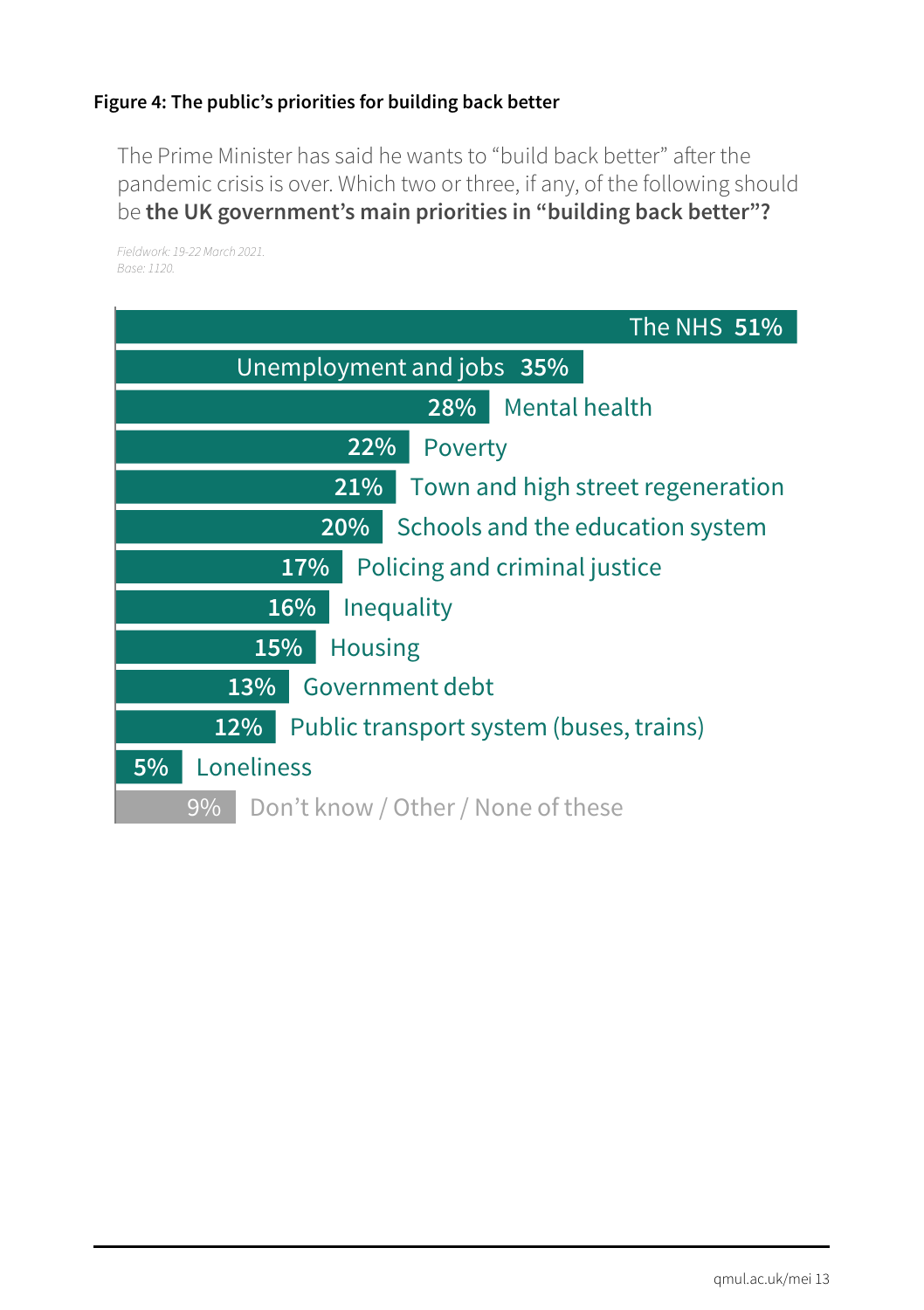Yet even apparent agreement can mask significant contestation both within and between the parties. We see some of this in Figure 5, which shows the different responses to this question according to which of the two main parties voters supported in the 2019 election. The NHS and unemployment and jobs remain the two most selected priorities by both groups, but below that there is considerable variation. For example, the third priority for 2019 Conservative voters is town and high street regeneration (chosen by 31%, compared to just 14% of 2019 Labour voters).

Similarly, Labour voters gave a higher priority to dealing with poverty (29%, compared to 16% of Conservatives), while Conservatives were more likely to prioritise policing and criminal justice (25% v 12%) and government debt as a priority (21% v 8%).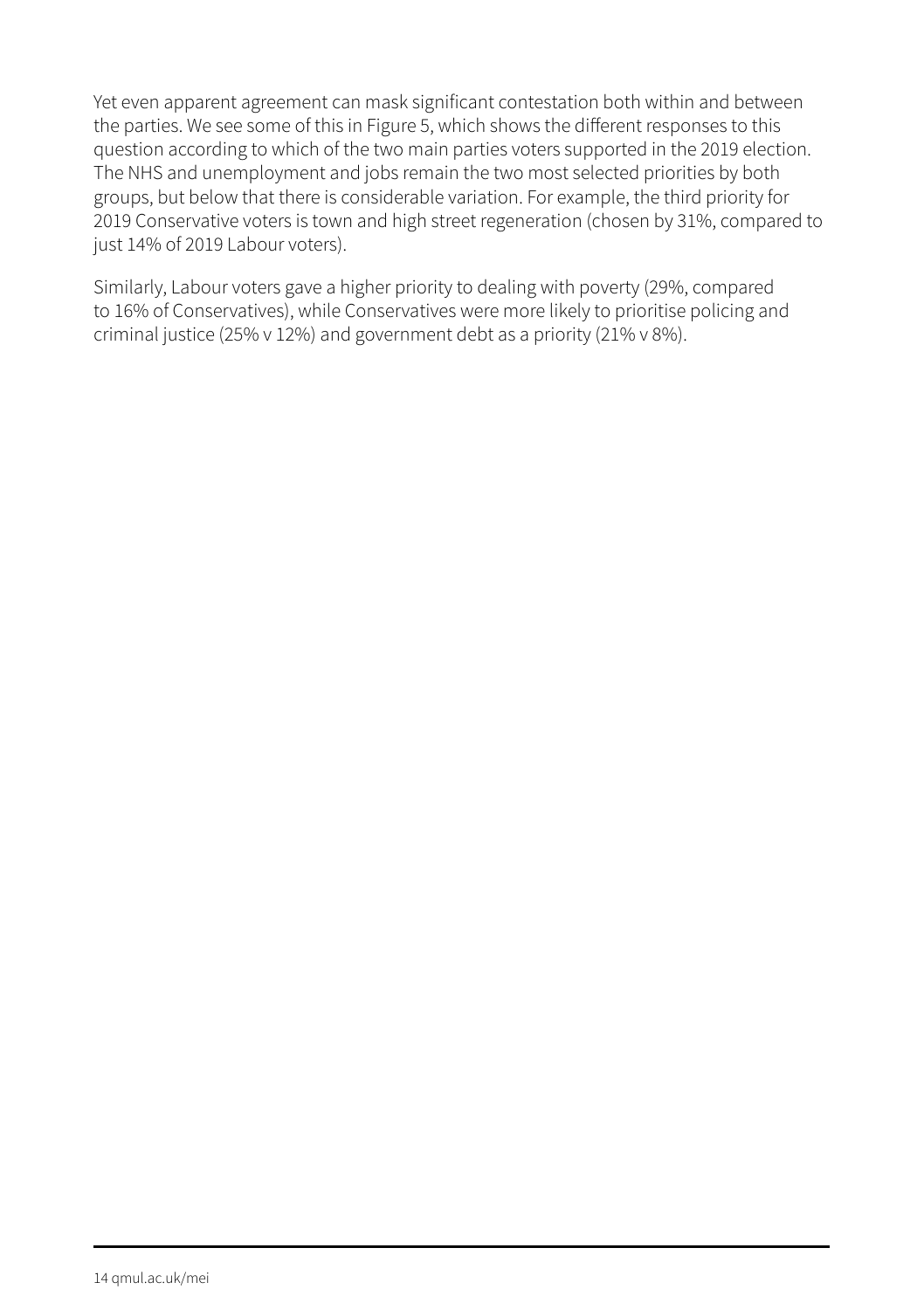#### **Figure 5: Policy priorities for 'build back better' by 2019 Conservative and Labour voters**

The Prime Minister has said he wants to "build back better" after the pandemic crisis is over. Which two or three, if any, of the following should be **the UK government's main priorities in "building back better"?**

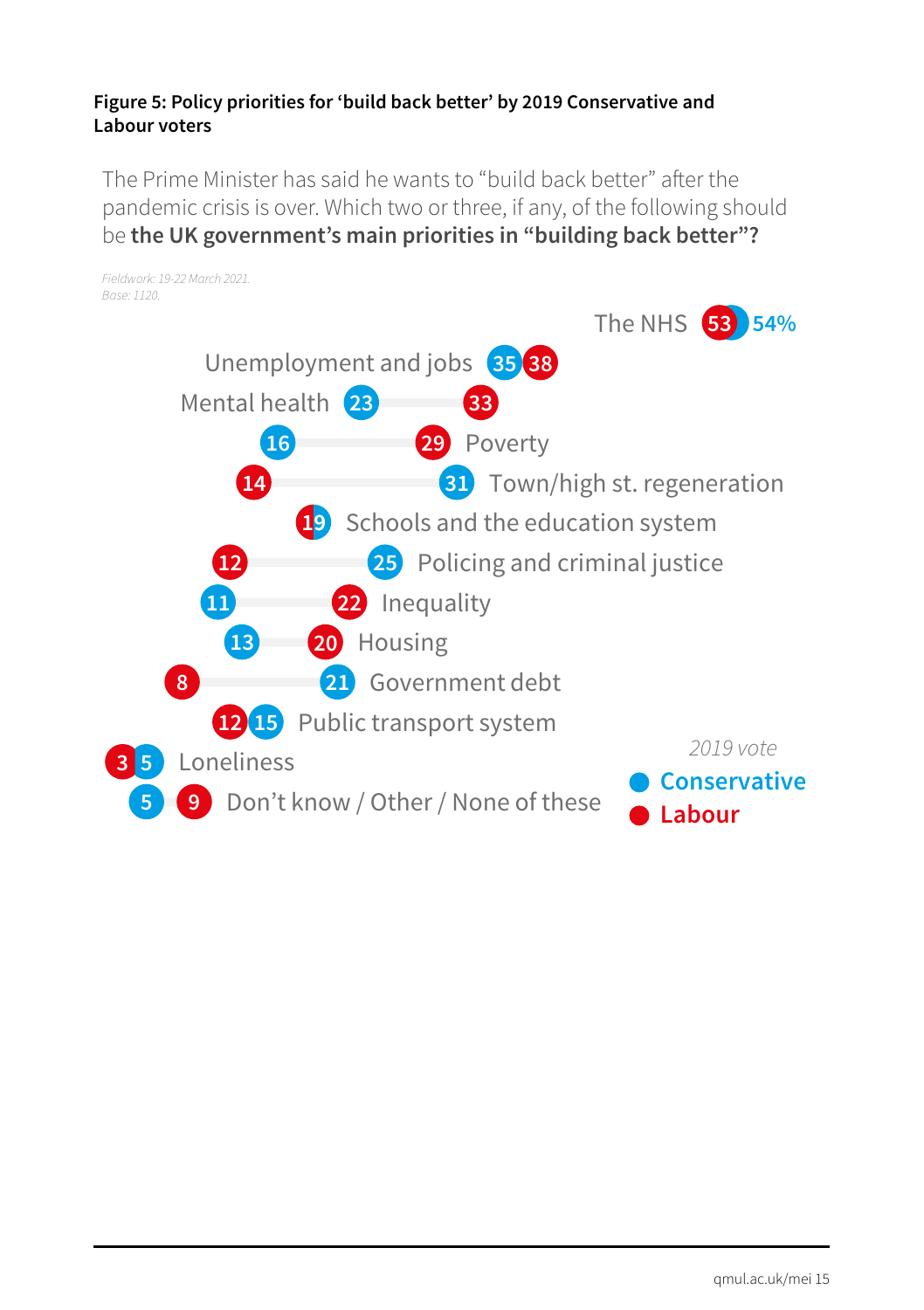#### **Priorities in schools**

Given the disruptive impact of the pandemic on the education system, and concerns about the impact of the crisis on young people's futures, we asked specifically about policy priorities for schools. Not only was mental health the third top priority overall (in Figure 6), additional support for pupils' mental health and wellbeing is the public's top concern when looking forward to the new school year in September, selected by 38% of those we surveyed. This was closely followed by additional teaching staff to support students (32%), while a quarter say students' educational attainment should be assessed in different ways with fewer examinations when schools reopen after the summer break.

#### **Figure 6: Totals for policy priorities in schools**

| Which two or                 |                                                     |
|------------------------------|-----------------------------------------------------|
|                              | Support for pupils' mental health and wellbeing 38% |
| three of the                 | More teaching staff to provide extra support 32%    |
| following, if any,           | A different way of assessing pupils 25%             |
| do you think<br>should be    | Covid-19 testing facilities for pupils 24%          |
| priorities for               | Shorter school holidays<br>23%                      |
| schools when                 | Laptops/tablets for remote learning<br>17%          |
| the new school               | Returning to the usual exam format<br>16%           |
| year starts in               | More space for social distancing<br>15%             |
| September?                   | All of them/all equally important<br>11%            |
| Eiglebugele 10.22 March 2021 | Don't know / Other / None of these<br>11%           |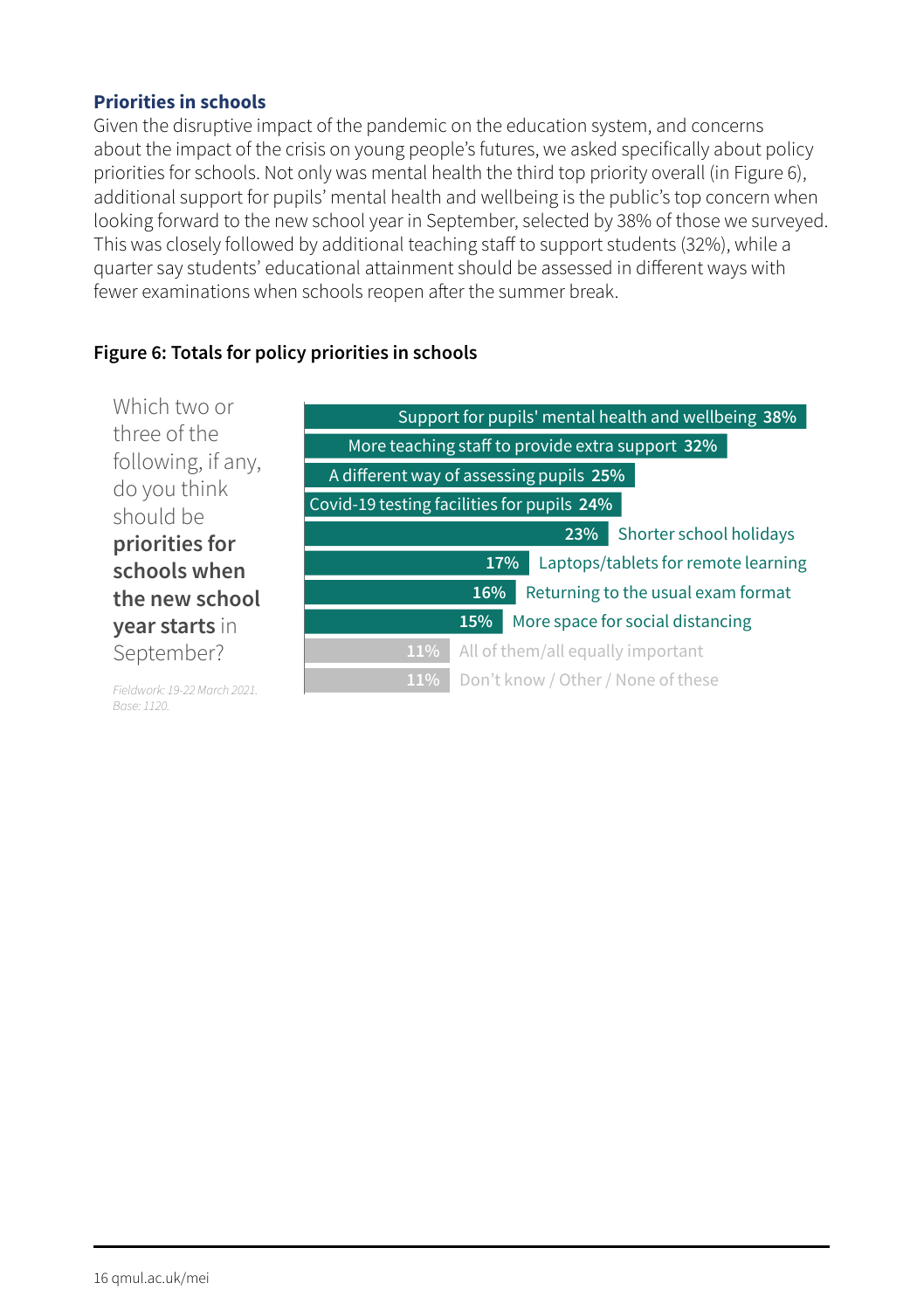#### **Tax and spend**

Even if the public were clear about what they believe the government's priorities should be, addressing them entails dealing with choices and complex trade-offs. We therefore also asked about tax and spending, which after a decade of relative austerity in the British state, remains a hotly contested issue. The Chancellor, Rishi Sunak, said in his Budget 2021 speech that 'the amount we've borrowed is comparable only with the amount we borrowed during the two world wars. It is going to be the work of many governments, over many decades, to pay it back'.<sup>8</sup> It is currently unclear to what extent the government will press the issues of government borrowing and debt in the political debates to come, but we wanted to understand the public's views – including their current judgement on the past, specifically the post-2010 'austerity' of David Cameron's governments.

We first asked our survey respondents in which areas of UK public spending they would like the government to spend more after the pandemic than it was doing before, to spend less, or to spend roughly the same amount. The responses are in Figure 7.

Not surprisingly given what we have seen already, 76% of people supported either a little more or much more spending on health and social care. There was already growing awareness in public policy debates about the condition of the NHS prior to the pandemic. Social care funding in particular is viewed by many experts as a long-term problem where successive governments have failed to take decisive action.

But in addition, there was more widespread support for greater spending. It stood at 50% or more in the following policy areas: protecting the environment (56%), policing and criminal justice (54%), housing (52%) and welfare, benefits and pensions (51%).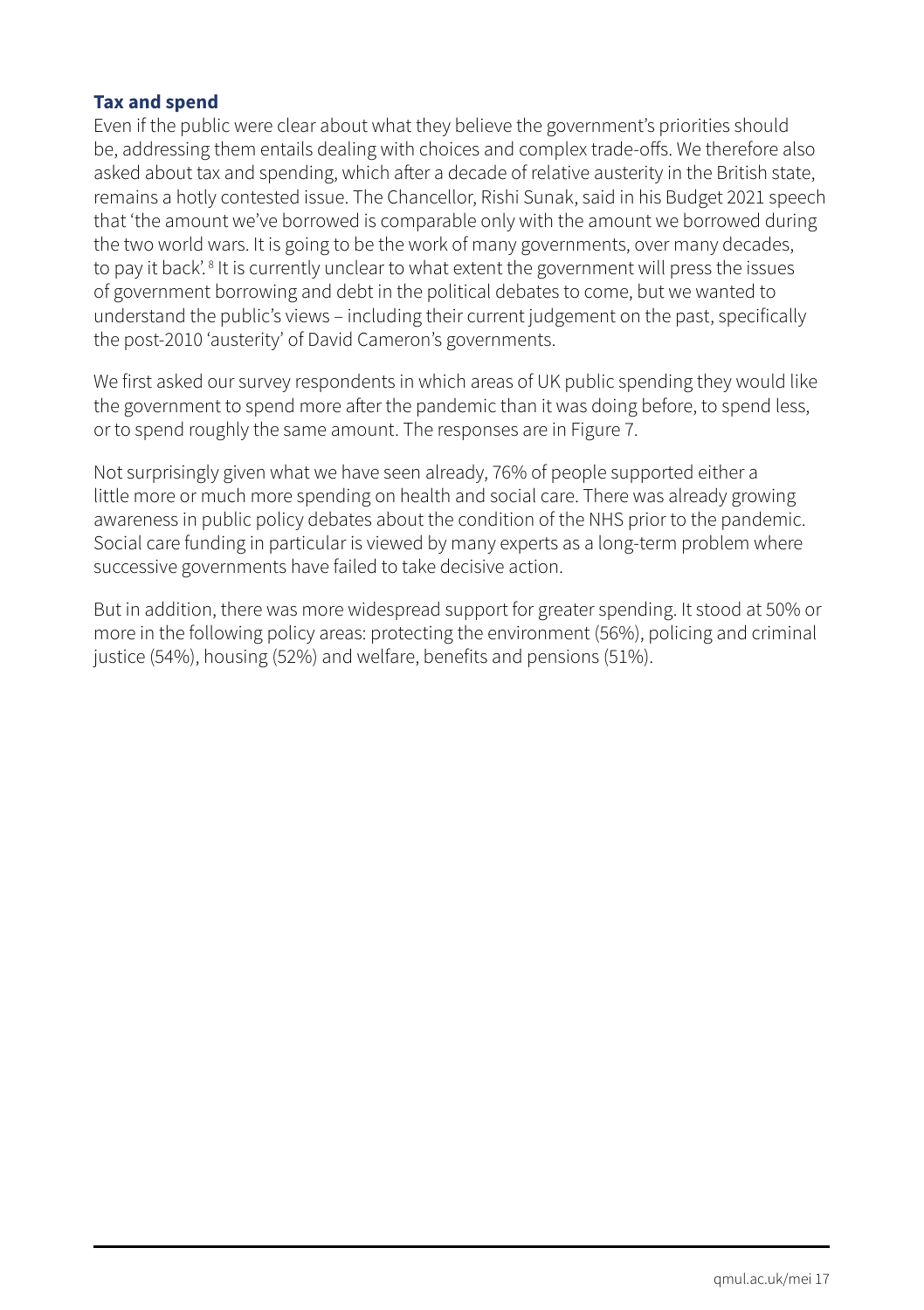#### **Figure 7: The public's spending priorities**

For the following areas, **would you like the government to spend more than it was doing before, to spend less**, or to spend roughly the same amount as before the pandemic?

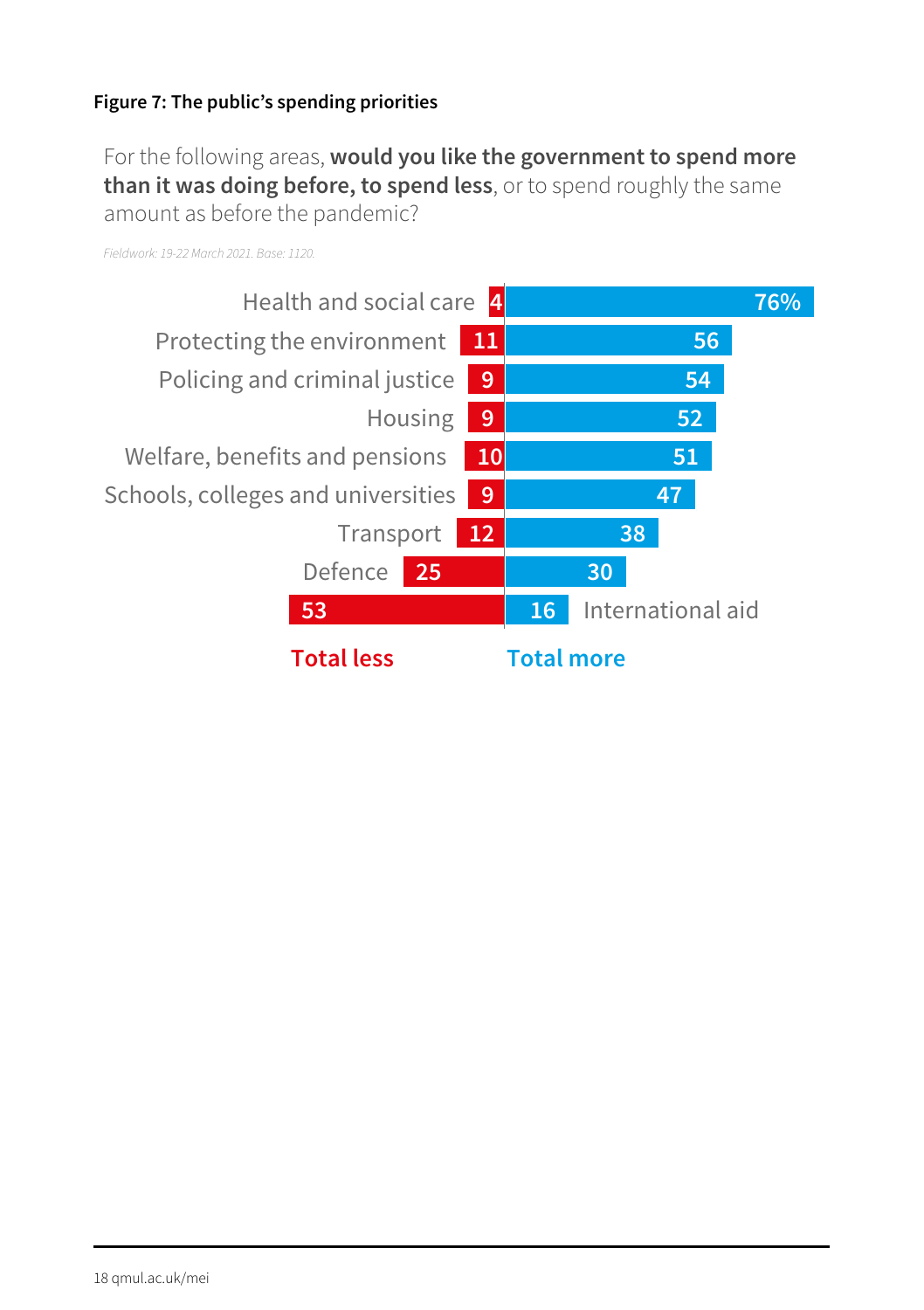More respondents (40%) said that spending on defence should remain at the same level than thought it ought to increase (30%), along with transport, where 38% said spending should increase, and 46% said it should remain the same. The only place where there was a desire for lower spending was international aid, where 53% said the government should be spending less. The last will be of little surprise to anyone who has studied public attitudes to overseas aid over recent years – but it does suggest a degree of popular support for the government's decision to reduce the aid budget in a period of domestic economic contraction. Moreover, collectively the findings in Figure 7 would appear to indicate a desire for increased government spending in general – given that majorities of the public want to see increases in expenditure in almost all of the government's big-ticket items, with no countervailing cuts elsewhere, save for the relatively tiny international aid budget.

We tried to test this explicitly with a question exploring overall levels of taxation and public spending *after* the crisis compared to *before* the crisis. We looked at levels of tax and public spending – with a future government's choice presented as between reducing taxes and spending, keeping taxes and spending broadly the same, or increasing taxes and spending.

As Figure 8 demonstrates only 6% of people said that the government should reduce taxes and spending in pursuit of a markedly smaller state. More of our respondents (42%) favoured increasing taxes and spending while 32% opted to keep them at the same level. It also confirms findings from recent iterations of the British Social Attitudes surveys, which have also found growing support for increases in taxation and expenditure, and a longstanding pattern of very few people wanting to reduce taxes and spending. In relation to increasing tax and spend, or keeping them the same, there is good evidence that the public tend to react 'thermostatically' to changes in the level of tax and spending. 9 Sharp rises in spending and taxes *could* provoke a swing back to greater scepticism towards public expenditure and higher taxes. But for now, there seems to be a general, if not overwhelming, preference for greater public spending.

#### **Figure 8: Preferences for tax and spend levels after the pandemic**

After the pandemic, suppose the government had to choose between these three options. Which do you think it should choose? **Please think about what you would like the future levels of tax and spending to be after the pandemic compared with the levels before the pandemic**, not compared with during the pandemic.

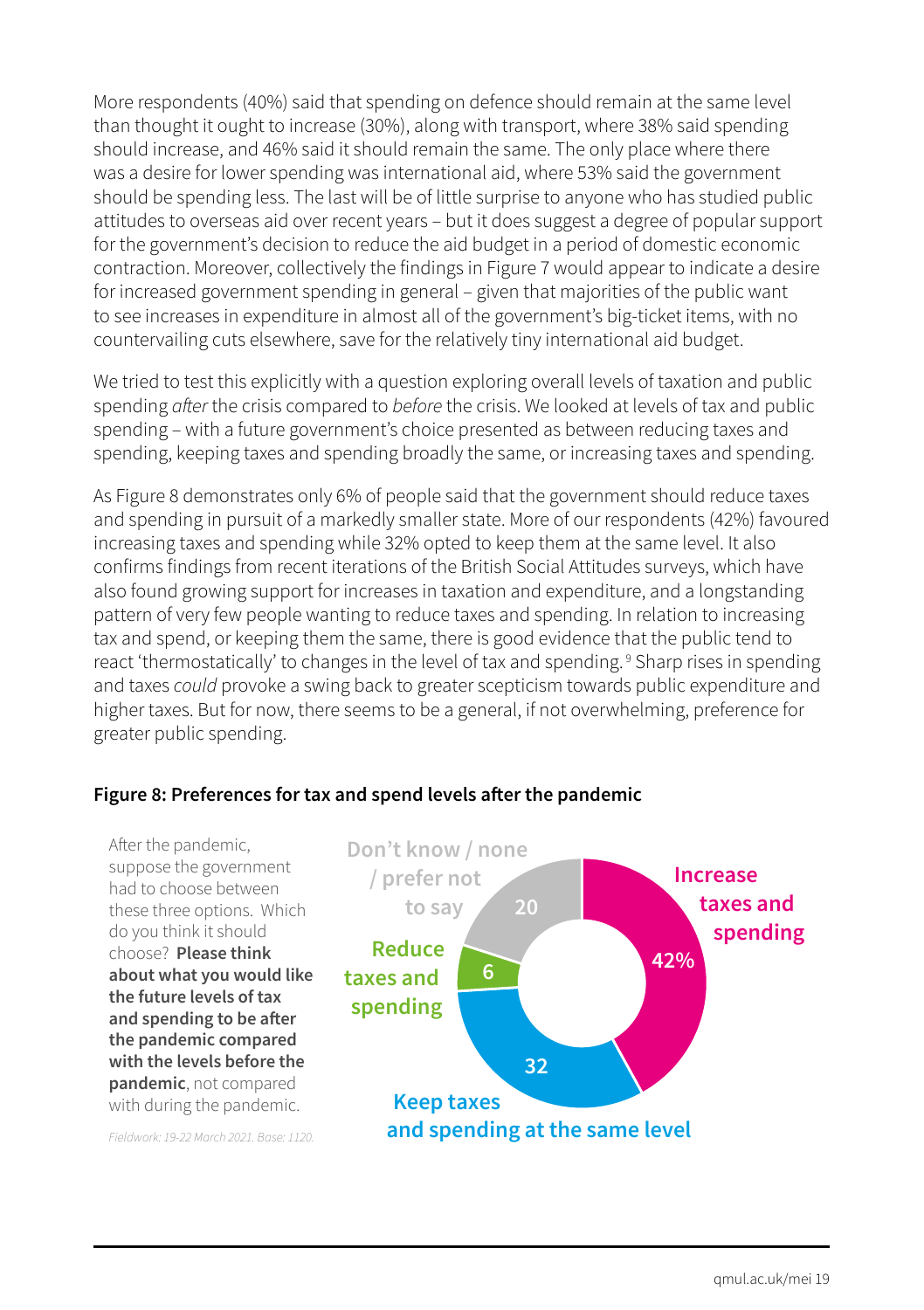To understand the current public mood from a different angle, we also reformulated this question to examine views about the individual's personal contribution to tax in order to ensure adequate funding of public services. This produced broadly similar results. A total of 41% said – at least hypothetically – that they were prepared to pay more tax to support public services, although now 26% were prepared to countenance some cuts in public services to avoid paying higher taxes (compared to just 6% when the question was asked in the abstract), while 33% didn't know or wanted a combination of the two.



#### **Figure 9: Totals for tax and spend (pay tax/spending choice) after pandemic**

We posed a third related question: asking respondents about how much tax they currently paid. As Figure 10 shows, a majority, 55%, concluded that the amount of tax they pay is at about the right level. It is striking that the numbers who believe they currently pay too little tax are very low, at 9%, noticeably lower than the 41% who said they were prepared to pay more taxes to fund public services (let alone the desire for extra spending shown in Figure 7). These findings are not necessarily contradictory. It may be that people think they pay the correct amount of tax for the services they *currently* get – but would be willing to pay more if it produced better public services. Alternatively, it may be that 41% are prepared to countenance higher taxes to pay for public services – in the belief that it won't be them that must pay. Or indeed, it could be a combination of these or other explanations.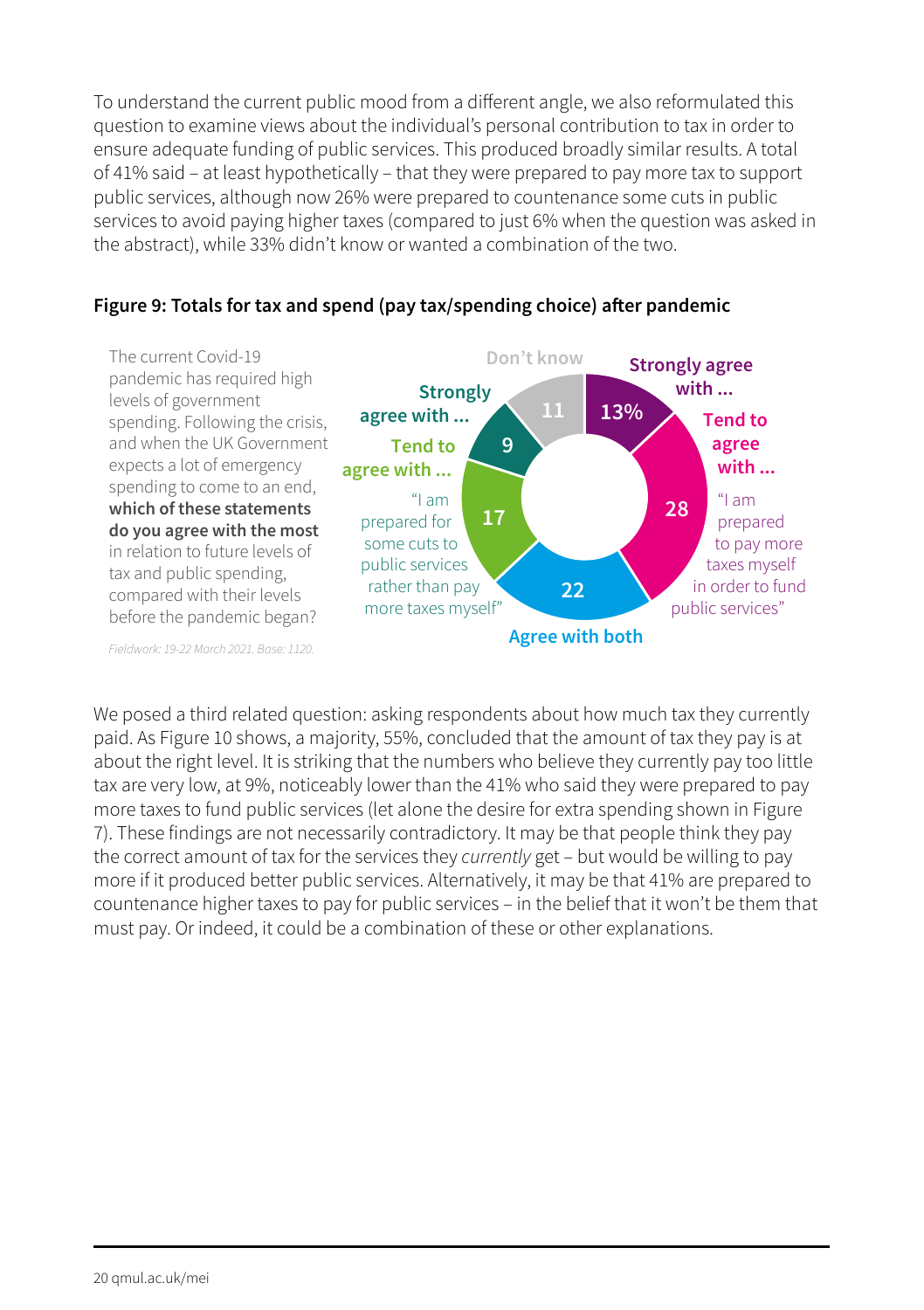#### **Figure 10 Views on personal tax levels**



#### **Politicians and public spending**

This attitude to spending also came through when we asked respondents to consider the period when David Cameron was Prime Minister and George Osborne was Chancellor, noting that government spending on many (but not all) public services and benefits was cut to reduce the deficit.

Figure 11 shows the public's view of the Cameron and Osborne era. The 'austerity' policies and politics of the post-2010 era are largely viewed negatively: 47% of people say that cutting public spending on public services and welfare benefits following the 2008 financial crisis was the wrong decision, just 29% say the right decision, along with 24% who don't know. Even among 2019 Conservative voters, there was only a narrow margin of support for the cuts (by 40% to 37%).

If the 2017 election marked the point when the public grew weary of 'austerity', their judgement today suggests that view has been consolidated.<sup>10</sup>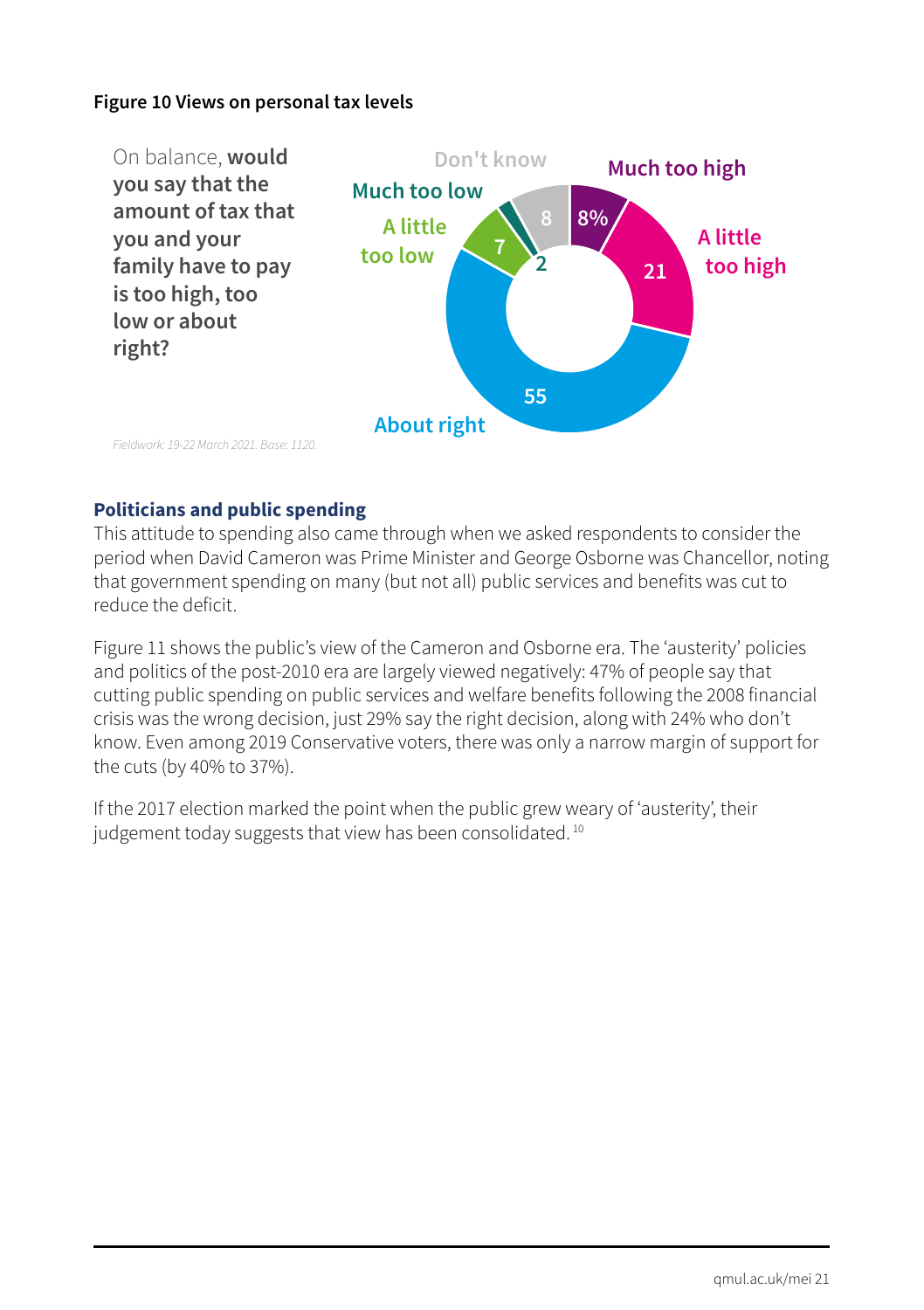#### **Figure 11: Totals for right/wrong decision on post-2010 public spending reductions**



*Fieldwork: 19-22 March 2021. Base: 1120.*

We then asked about the present government: did respondents think the *current* Prime Minister and Chancellor want to cut government spending or not, in order to reduce the deficit? The plurality response (from 44%) was that Johnson and Sunak do want to cut public spending, with just 28% saying the opposite, along with 28% who didn't know. But among 2019 Conservative voters – the coalition that the Prime Minister desperately needs to maintain and consolidate ahead of the next election - these figures were almost the exact opposite: 29% said that the PM and Chancellor wanted to cut public spending, but 42% said they did not.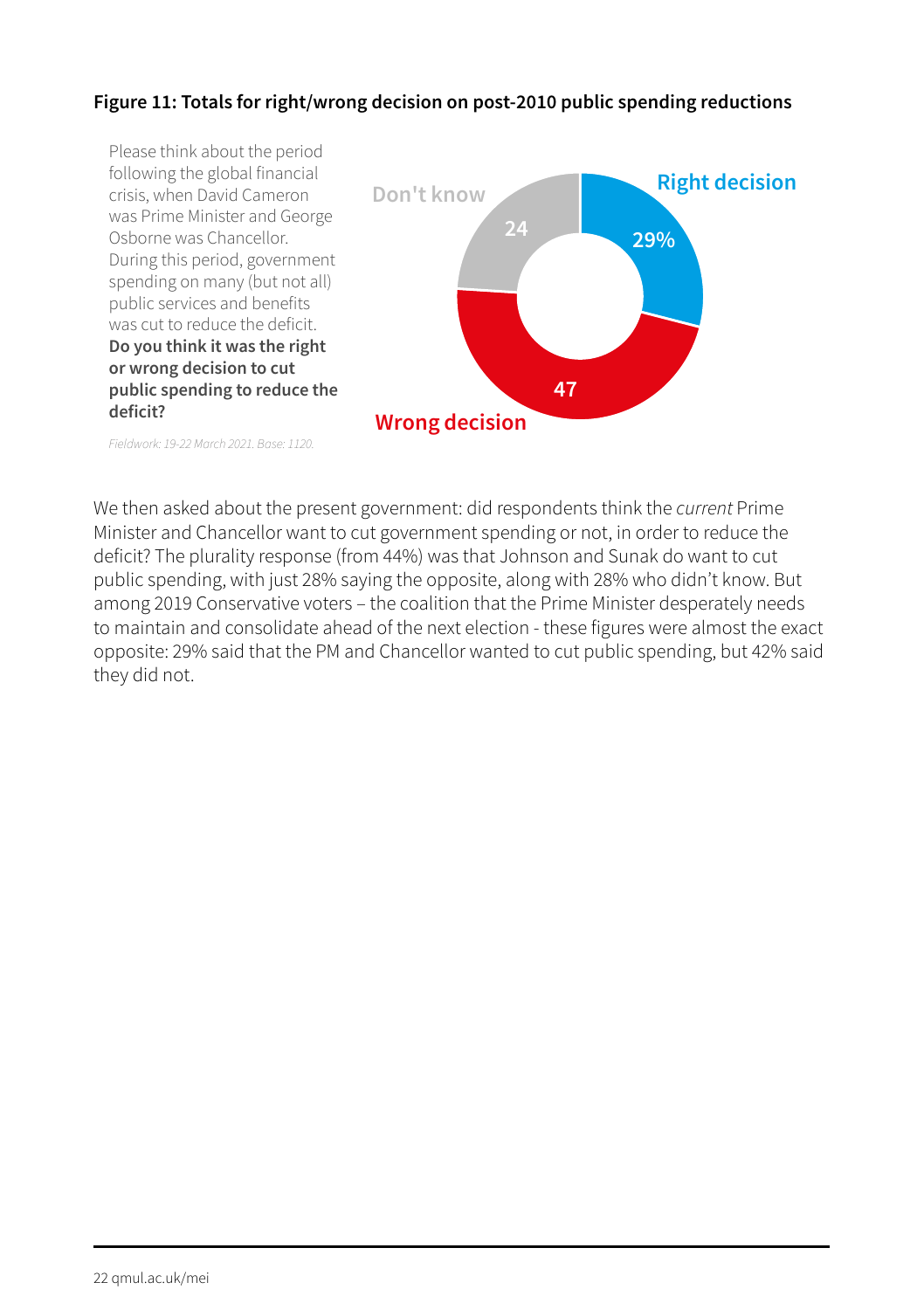#### **Figure 12: Totals for PM/Chancellor do want to cut/don't want to cut public spending**



In general, then, the public broadly want to see spending increases. There is less support for tax increases to pay for these spending increases, although the prevailing mood indicates that the present government is unlikely to suffer significant political fall-out from the tax rises enshrined in the 2021 Budget.

But if the government do cut spending – and of course, the context is already very different as they are following on from previous Conservative prime ministers and chancellors – they will need to consider exactly how they explain those cuts to the public. They will have to persuade voters that events beyond their control have made it necessary to retrench the state, and that escalating levels of public debt would damage long-term prosperity and living standards. But in doing so, they would be paddling against the tide of public sentiment, and potentially reminding the public of the (still very recent) round of austerity.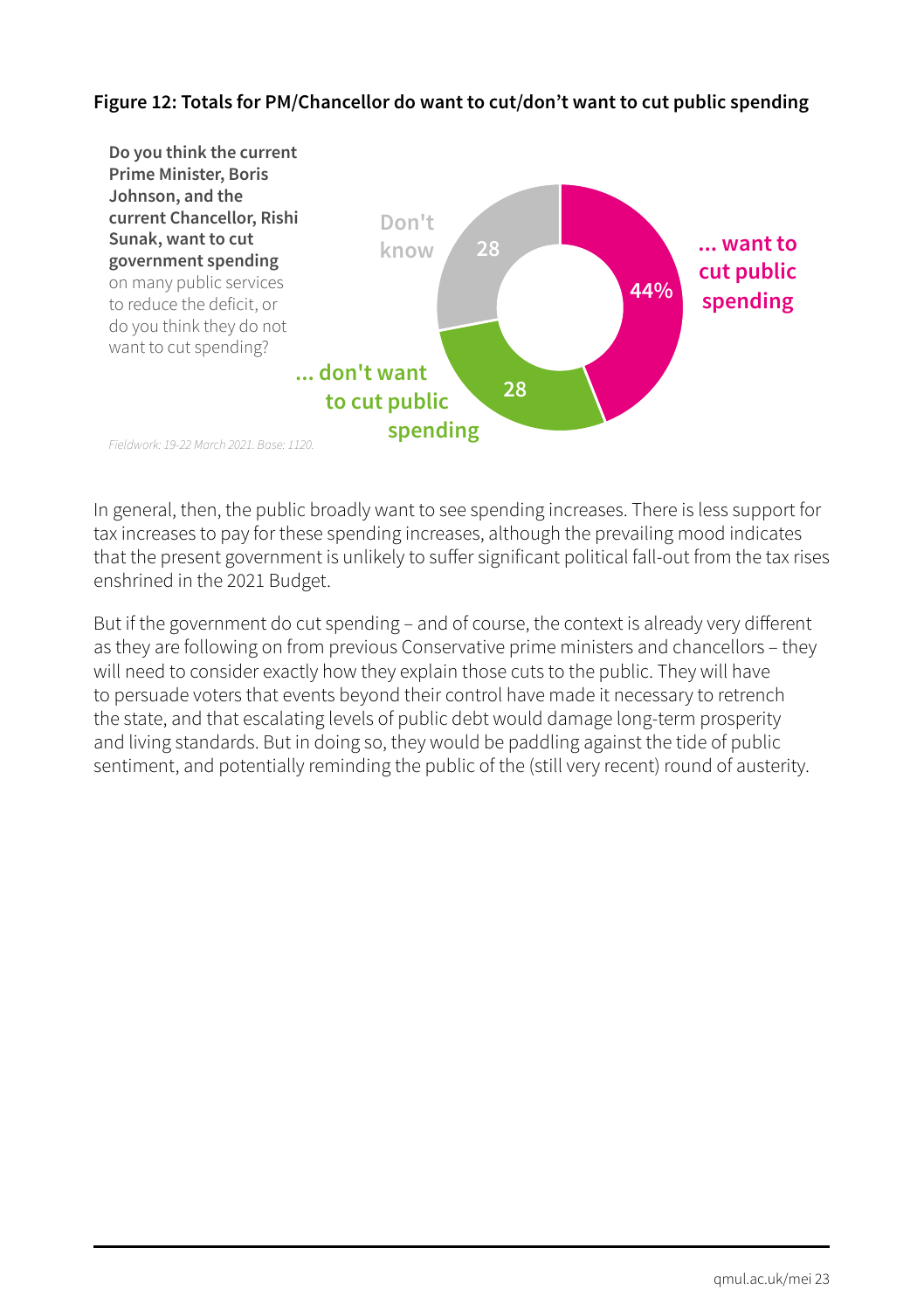### **2. Politics and policy in the pandemic**

In addition to priorities, we are also interested in public perceptions of performance – not in the least because the success or otherwise of government policies will have some effect on the future state of our society and public services. The UK government has created a number of large-scale policy programmes during the pandemic. At the time of the March 2021 Budget, the Chancellor noted that the government announced over £280 billion in additional support for the economy – including the furlough scheme, support for the selfemployed and business loans. NHS Test and Trace was given funding of £22 billion for 2021- 21, with a further £15 billion committed for 2021-22. <sup>11</sup>

Many of these government programmes have received significant media attention and some critical commentary – perhaps Test and Trace being one notable example given concerns over its relative lack of effectiveness and the cost of the programme. 12 The vaccination programme has, in contrast, been widely praised across the political spectrum.

We wanted to ascertain the level of satisfaction and dissatisfaction across a number of areas of government policy delivery – from now well-known programmes like furlough, to areas where policy has been developed more slowly, and changed over time – such as the management of international travel, and the system of 'hotel quarantine'. 13

#### **Figure 13: Satisfaction and dissatisfaction with UK government handling of policy areas**

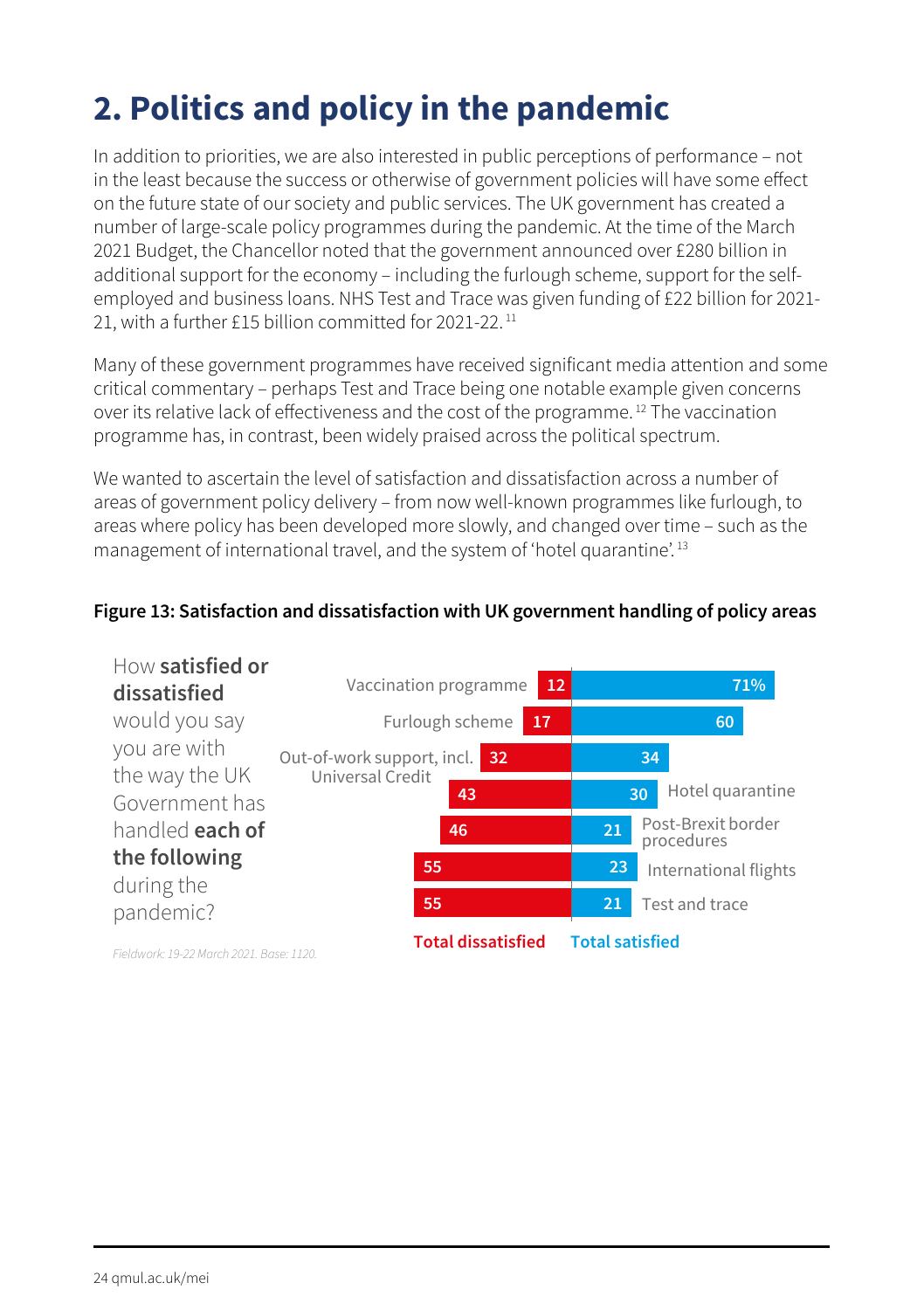The results in Figure 13 largely confirmed what we might have assumed given general perceptions of the effectiveness of government policies during the pandemic. The vaccination programme leads the way in terms of public satisfaction: 71% are satisfied, 12% total dissatisfied, 15% are neither, and 2% don't know. The furlough scheme also has positive results: 60% in total are satisfied, 17% are dissatisfied, 20% are neither, and 3% don't know.

Respondents were more equivocal about the government's support for those out of work, including through Universal Credit: 34% are satisfied, 32% dissatisfied, 25% neither, and 9% don't know. Nonetheless, the results indicate that voters believe the government has done a reasonable job in shielding citizens from the economic, health and social insecurities unleashed by the Covid-19 pandemic.

In other areas of government delivery, however, there was greater dissatisfaction with performance. The Test and Trace programme, and the approach to deciding whether to restrict flights from other countries, <sup>14</sup> both had 55% being dissatisfied with the government's handling of these issues.<sup>15</sup> And more respondents were dissatisfied than satisfied over delivery of both the system of 'hotel quarantine', and the management of new procedures at the border following Brexit – where new rules, checks and paperwork began on new year's day 2021.

We also asked about providing data and information to the public during the pandemic. 46% of people said the UK government had done a good job, 32% a bad job and 20% neither good nor bad. Asked the same of local councils, 35% said they had done a good job, 24% a bad job, and 32% neither good nor bad.

#### **The role of the private sector in public service delivery**

The government's response to Covid-19 has involved a mixture of private and public sector delivery, with contracts worth billions of pounds agreed, leading to a slew of stories about those contracts, performance and inefficiency – with the implication that things would all be much better if the state was doing it instead.

We wanted to see the extent to which the public did or did not object to the involvement of private sector companies in dealing with the pandemic. We asked to what extent respondents agreed to three statements – two of which were fairly unequivocal in favour of either private or public provision, and one of which was more conditional, asking whether respondents would back private-sector involvement if it helped the government response to the pandemic.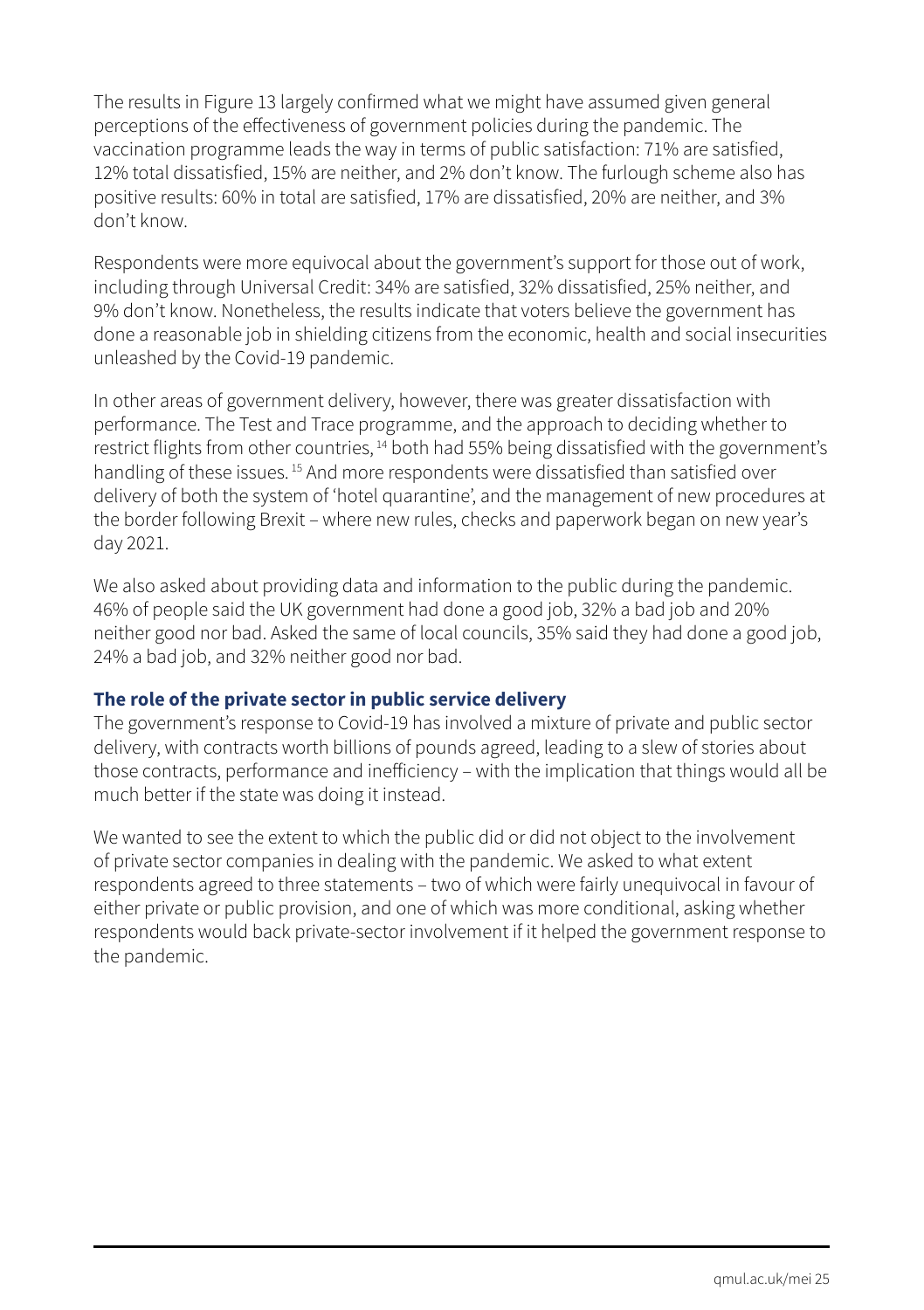For this last statement, we also split the sample – asking half of respondents the statement without any reference to profit, with the other half being given a statement mentioning profit. As Figure 14 shows, the most popular options were the conditional ones. Explicit reference to profit being made by companies lowered support, but even here the plurality option was in favour of private sector involvement.

People therefore appear to take a pragmatic view of the boundary between the public and the private sector in the provision of public services. They do not subscribe to a 'public good, private bad' worldview but equally, they do not believe it is always necessary to replace the public sector. Their support is conditional: they need to be convinced that private sector involvement will improve the quality of the service and value for money for taxpayers.

#### **Figure 14: Attitudes towards private sector companies**

Here are some statements about **private sector companies and the government's response to the COVID-19 pandemic**. To what extent, if at all, do you agree or disagree with each?



*Fieldwork: 19-22 March 2021. Base: 1120.*

*\* Half of respondents were read the statement with the second clause, and half were read the statement without this clause.*

We also asked people about the level of financial support given to different types of business during the pandemic. Has the amount of financial support been about right, too much, or too little? Half of people (49%) felt that live entertainment venues such as theatres and music venues had received too little financial support – 26% believed it had been a bit too little, 24% far too little. Live entertainment venues were followed closely by pubs – with a total of 44% thinking pubs had received too little financial support. While 41% of people felt that restaurants had received too little support, 36% felt the support had been about the right amount. For shops selling non-essential goods, more thought the support was about right (39%) than too little (36%). For supermarkets, 48% thought the support had been about right, 25% thought it had been too much, and only 9% thought the financial support had been too little.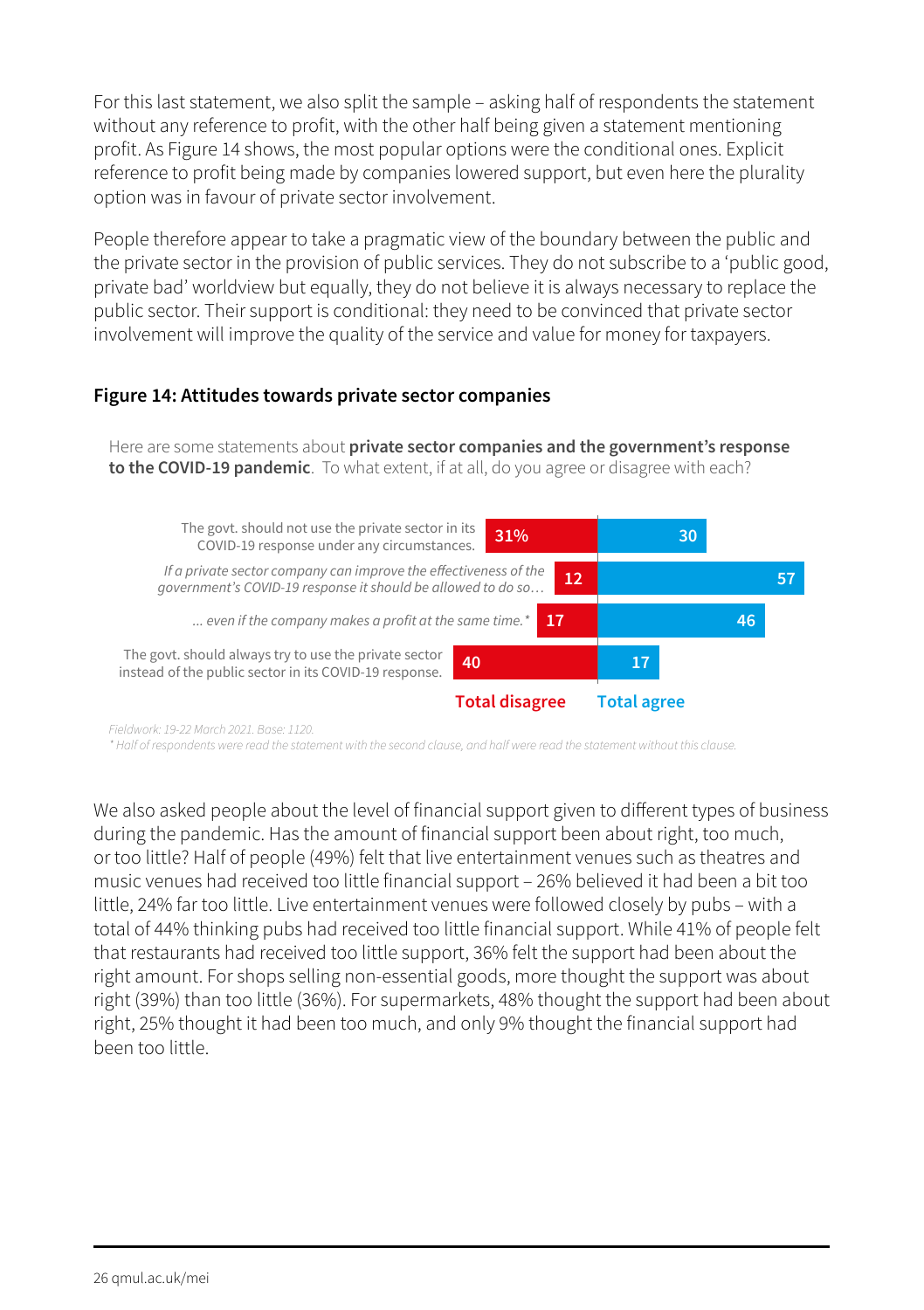#### **Following the science?**

Another ever-present debate since the pandemic began has been the extent to which the British government has 'followed the science' in handling the pandemic – a regular assertion from members of the government from the prime minister down. The phrase has given rise to much analysis and debate, often gauging the extent to which the government *is* following the science, and occasionally questioning just how straightforward such an approach actually is. 16

It is widely recognised that scientific evidence is itself contested and well-qualified scientists may legitimately disagree about how best to deal with a major pandemic. Moreover, it has remained as true during the pandemic as it was before that while political leaders are provided with advice, it is down to Ministers to decide policy.

#### **Figure 15: guided by scientific advice**



*Fieldwork: 19-22 March 2021. Base: 1120.*

As Figure 15 shows, on this, the public are divided. More people think the government have got it wrong than right, but their critics are split between those who think they have been guided by science too much and those who think they have done so too little. The 38% who judge the government has been guided by the science 'about the right amount' are followed closely by 33% who believe members of the government have been guided by the science 'not quite enough' or 'not nearly enough', along with 20% who think that the government has followed the science too much.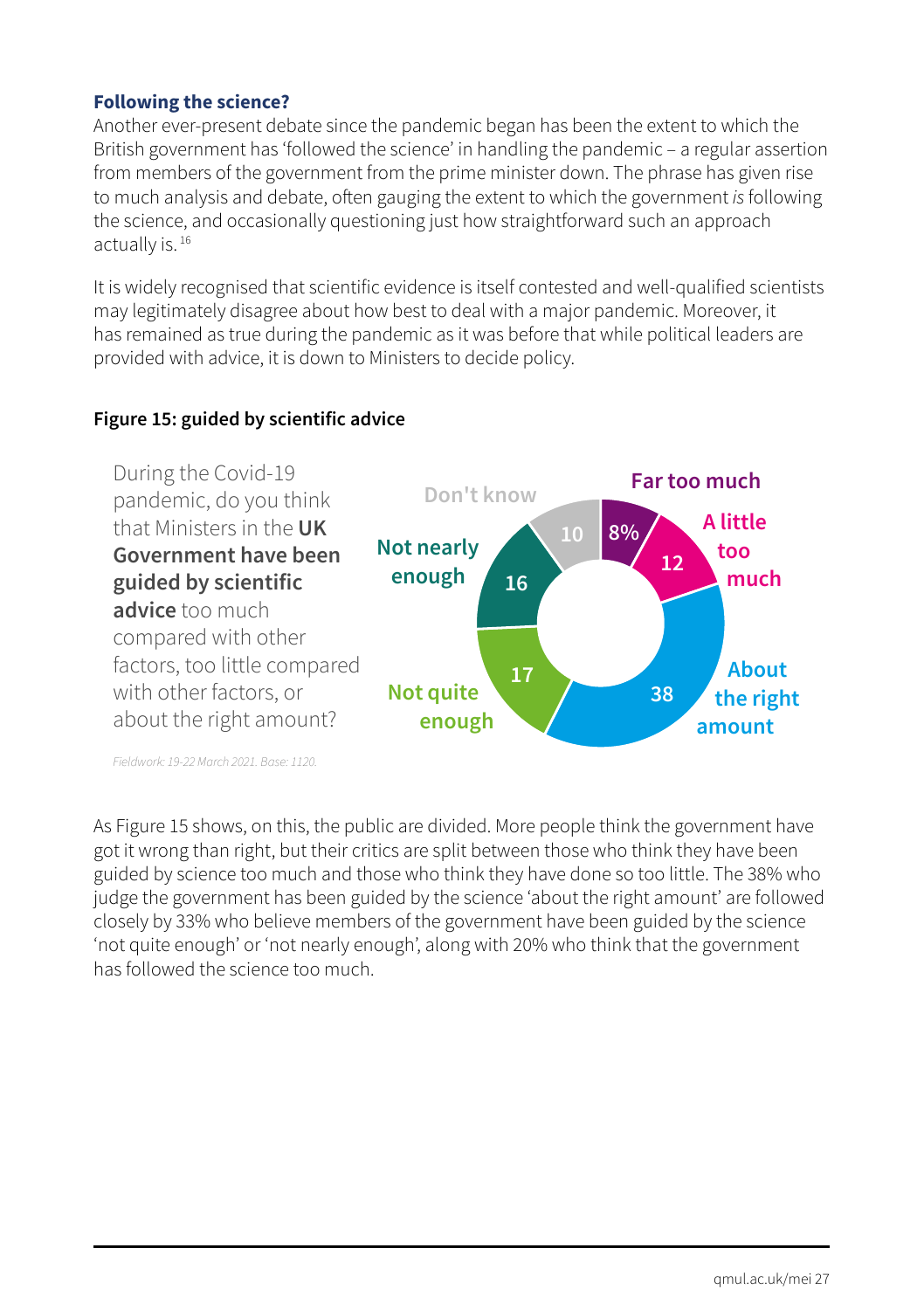#### **The opposition**

If the pandemic has been a challenge for the government, it has also, in a very different way, been a challenge for the opposition. We posed a range of questions about the strategy of the opposition, and the nature of Westminster politics in a time of national crisis.

In particular, we were concerned with perceptions of whether the Labour leader, Keir Starmer, had succeeded in his approach of 'constructive opposition' during the crisis – the approach he suggested Labour had taken in a summer 2020 article. 17 We defined 'constructive opposition' as 'comments and questions that have a useful purpose in getting the government to do its job better'. We were also interested in whether respondents were in favour of a more non-partisan 'cross-party' approach to political debate and decisionmaking following the outbreak of the Covid-19 pandemic, and the sense the country was engulfed by a national emergency.

As Figure 16 shows, while the largest group of voters (35%) believe that Starmer is doing either a fairly or very bad job, the public are again clearly divided. 29% think that he is doing neither a good nor bad job, while 27% think that he is doing either a fairly good or very good job. There is of course a big difference among 2019 Conservative and Labour voters – 49% of 2019 Conservative voters opted for a fairly or very bad job, while 48% of 2019 Labour voters opted for a fairly or very good job. Even so, the response of 2019 Labour voters is hardly a strong endorsement for this approach.

#### **Figure 16: Totals for 'constructive opposition'**

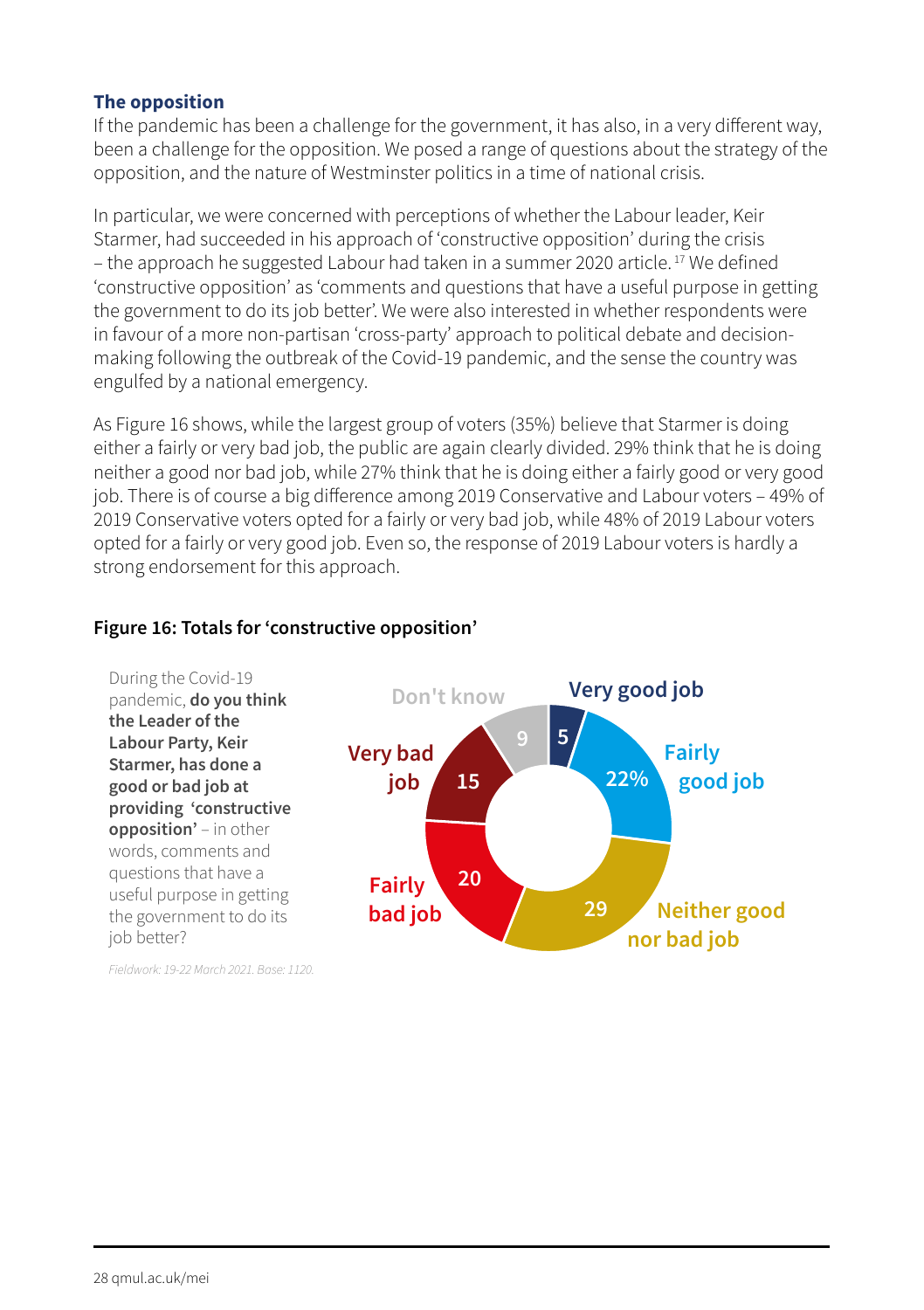Starmer has come under noticeable pressure from some within his own party for his political strategy during the pandemic – one recent article, marking a year of his leadership, suggested 'the Labour leader's critics claim it has been a year of punches pulled, and opportunities missed'. 18 Polling examining the Labour leader's performance has noted that Starmer's favourability rating has declined sharply in recent months, and that opinion among voters is mixed on how well he is performing.<sup>19</sup> Other polling carried out by the Mile End Institute in London found that a large number of voters had little idea who Starmer was or what his attributes as a leader were. 20

In this survey, we focused specifically on perceptions of whether Starmer has criticised the government too little, too much, or has got the balance about right. The results indicate a dilemma for the Labour leader as to whether constructive opposition has led him to be too uncritical of the government. Opinion is deeply divided: 27% of people said that he has criticised the government broadly the right amount; 29% say that he has been a bit or far too critical; and 31% say that he has not been quite or nearly as critical as he should have been. In terms of 2019 voters, the 'Starmer dilemma' is particularly obvious. The Labour leader needs to win back some of the votes of people who opted for the Conservatives in 2019, while holding on to Labour's 2019 voters. Yet, perhaps unsurprisingly, both groups have very different views on Starmer's approach in holding the government to account: 53% of 2019 Conservative voters judged that Starmer attacked the government too much, while 50% of 2019 Labour voters believed there had been too little criticism of the government's handling of the crisis.



#### **Figure 17: Views on Keir Starmer's criticism of government**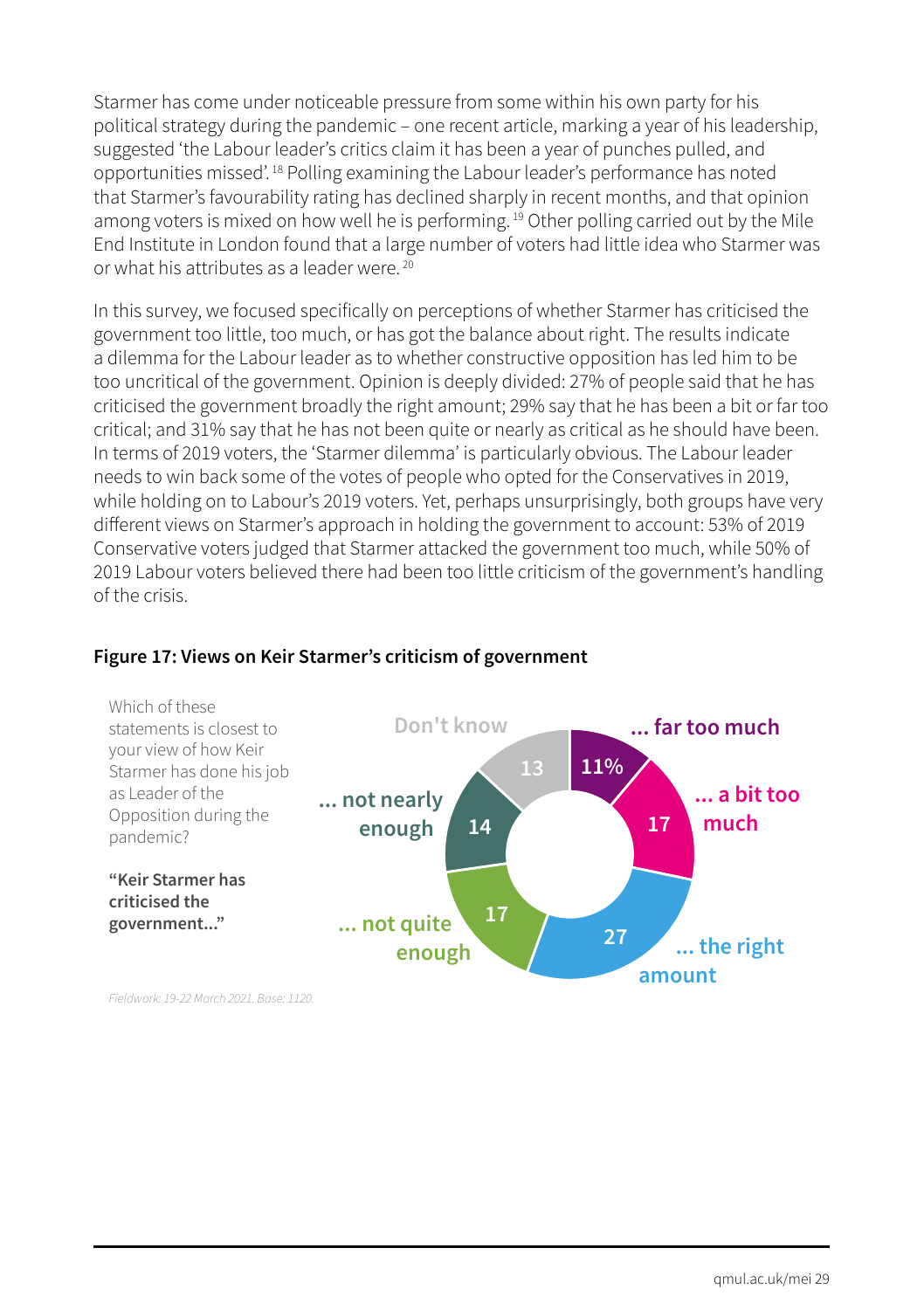Starmer's strategy of 'constructive opposition' relates to the belief that in a time of crisis, the public want to see politicians who are willing to engage constructively in the national interest. We asked whether people would support more of a role (compared to 'normal') being given to opposition parties in decision-making in UK government during the crisis. Opposition to such a proposal was small – only 18% of people tended to be opposed or were strongly opposed to the idea, compared to 43% tending to support or strongly supporting it. Perhaps not surprisingly, this idea was more favoured by supporters of parties currently in opposition (66% of Labour supporters and 60% of Lib Dems) than Conservatives (32%), although even this last figure was only marginally lower than the percentage of Conservatives who opposed the idea (35%); another 34% either neither supported or opposed, or did not know how they felt about it.

#### **Figure 18: Totals for support/opposition to more opposition involvement in decision-making**

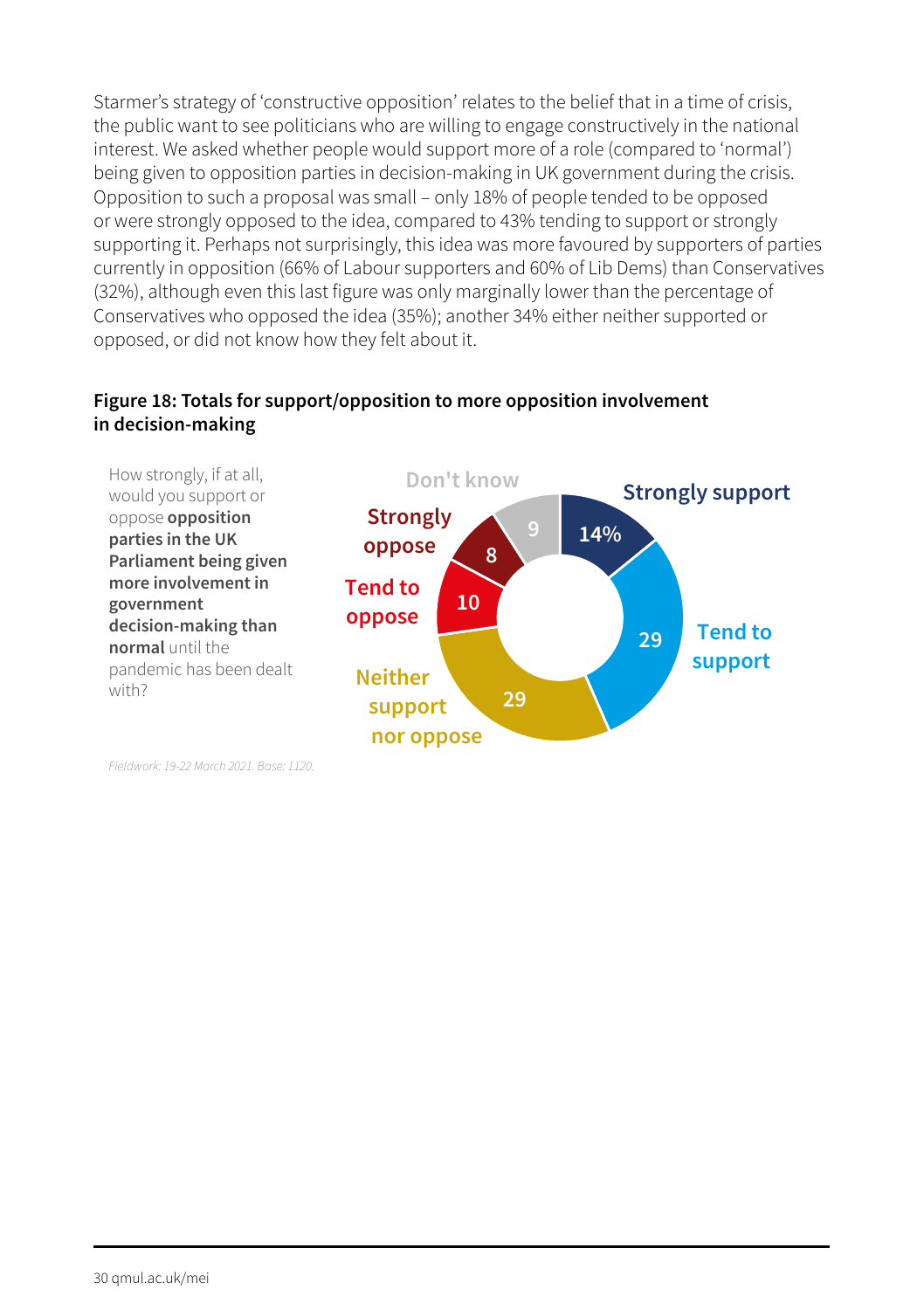### **Concluding remarks**

Both the prime minister and the leader of the opposition have – to varying degrees – signalled a belief that after the current crisis Britain need not 'go back to normal'. Instead, this should be a moment for change, though unsurprisingly the nature of that change often fits with pre-existing policy commitments or ideological viewpoints.

Our aim with this short report has been to present early indications of what the public may want in any effort to rebuild from the crisis. In a sense, it provides some indication – a snapshot – of the ideas and beliefs that could be engaged with at the political level to remedy longstanding inequalities, and growing societal problems. As we have suggested throughout this report, including when looking specifically at the public's top three priorities to 'build back better', there is also expert analysis and evidence to back up the need for action.

Over the coming months and years, it seems inevitable that this frame for public discourse – how to rebuild – will remain important, and a key area of political debate. We believe that an interested, engaged public, is ready to consider and evaluate new ideas from politicians and others engaged with public policy. We hope to be analysing some of those ideas, and the public's response, in future work.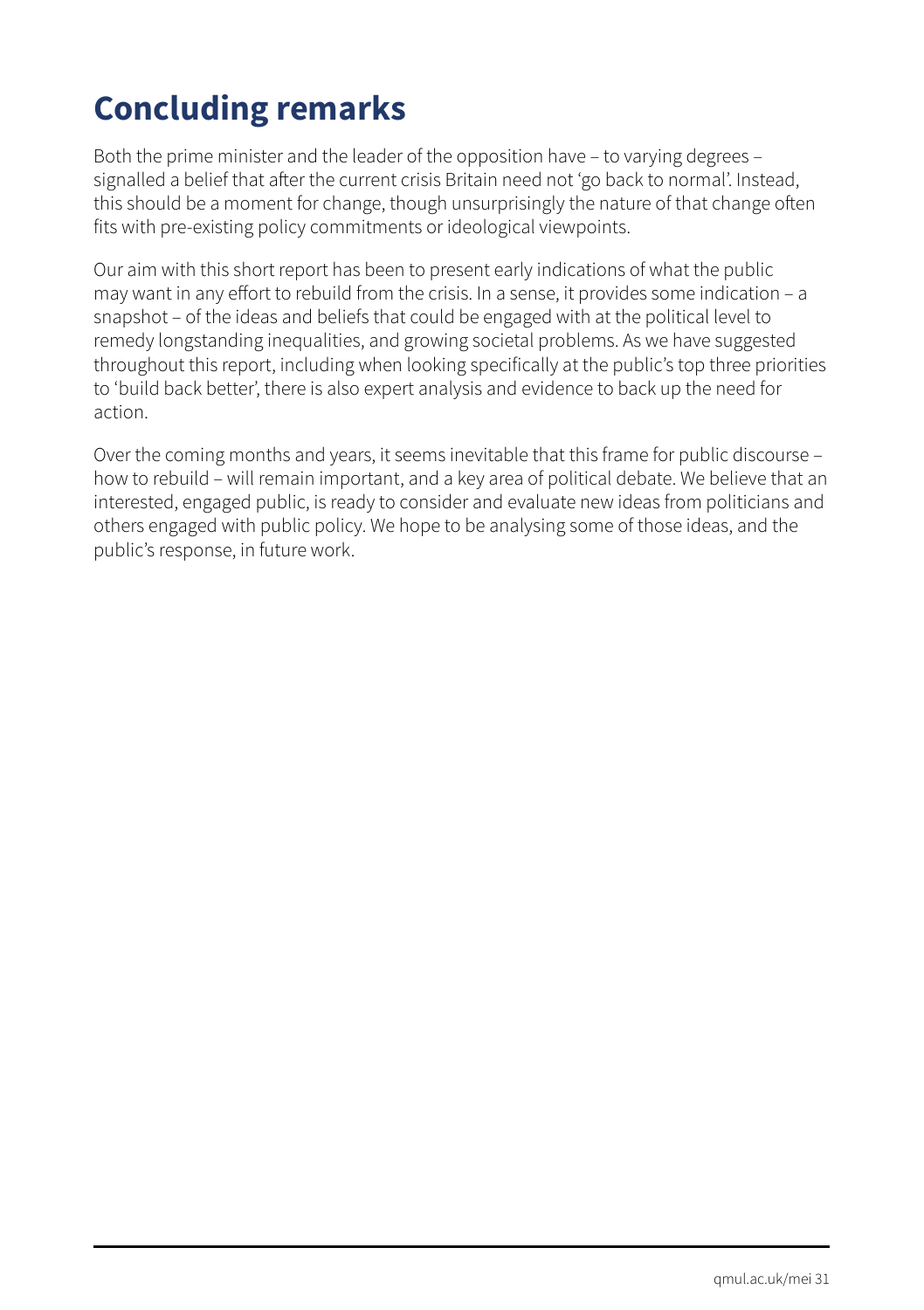### **Notes**

- $1$  Press release (2021) Prime Minister and Chancellor launch new Business Council: [https://www.gov.](https://www.gov.uk/government/news/prime-minister-and-chancellor-launch-new-business-council) [uk/government/news/prime-minister-and-chancellor-launch-new-business-council](https://www.gov.uk/government/news/prime-minister-and-chancellor-launch-new-business-council)
- <sup>2</sup> Starmer K (2021) Speech on A New Chapter for Britain: [https://labour.org.uk/press/full-text-of-keir](https://labour.org.uk/press/full-text-of-keir-starmer-speech-on-a-new-chapter-for-britain/)[starmer-speech-on-a-new-chapter-for-britain/](https://labour.org.uk/press/full-text-of-keir-starmer-speech-on-a-new-chapter-for-britain/)
- <sup>3</sup> Hennessy P (2020) After Covid-19: https://www.qmul.ac.uk/mei/news-and-opinion/items/aftercovid19---lord-peter-hennessy.html
- <sup>4</sup> For example, the Covid PACER project ([https://covidpacer.wordpress.com/team/\)](https://covidpacer.wordpress.com/team/)) and the recent work of academics at King's College London, such as *Unequal Britain* ([https://www.kcl.ac.uk/policy](https://www.kcl.ac.uk/policy-institute/assets/unequal-britain.pdf))[institute/assets/unequal-britain.pdf\)](https://www.kcl.ac.uk/policy-institute/assets/unequal-britain.pdf))
- <sup>5</sup> The IFS Deaton Review of Inequalities (2021) A New Year's message, *Institute for Fiscal Studies*: [https://](https://www.ifs.org.uk/inequality/the-ifs-deaton-review-of-inequalities-a-new-years-message/) [www.ifs.org.uk/inequality/the-ifs-deaton-review-of-inequalities-a-new-years-message/](https://www.ifs.org.uk/inequality/the-ifs-deaton-review-of-inequalities-a-new-years-message/)
- $6$  O'Dowd A (2021) BMJ 2021:373:n995 [https://www.bmj.com/content/373/bmj.](https://www.bmj.com/content/373/bmj.n995?ijkey=d912392d1845269199e8e2c2104b8d7802b3f19f&keytype2=tf_ipsecsha) [n995?ijkey=d912392d1845269199e8e2c2104b8d7802b3f19f&keytype2=tf\\_ipsecsha](https://www.bmj.com/content/373/bmj.n995?ijkey=d912392d1845269199e8e2c2104b8d7802b3f19f&keytype2=tf_ipsecsha)
- $^7$  For example, in mental health, the president of the Royal College of Psychiatrists (RCP) has said 'the extent of the mental health crisis is terrifying, but it will likely get a lot worse before it gets better'. According to their analysis, nearly 400,000 children and 2.2 million adults have sought help for mental health problems during the pandemic. Again, people under the age of 25 appear to have been most negatively affected. Dr Bernadka Dubicka, chair of the child and adolescent faculty at the RCP –has said that 'our children and young people are bearing the brunt of the mental health crisis caused by the pandemic and are at risk of lifelong mental illness'. See press release (2021) Country in the grip of a mental health crisis with children worst affected, new analysis finds, Royal College of Psychiatrists: [https://www.rcpsych.ac.uk/news-and-features/latest-news/detail/2021/04/08/country-in-the-grip](https://www.rcpsych.ac.uk/news-and-features/latest-news/detail/2021/04/08/country-in-the-grip-of-a-mental-health-crisis-with-children-worst-affected-new-analysis-finds)[of-a-mental-health-crisis-with-children-worst-affected-new-analysis-finds](https://www.rcpsych.ac.uk/news-and-features/latest-news/detail/2021/04/08/country-in-the-grip-of-a-mental-health-crisis-with-children-worst-affected-new-analysis-finds) With regard to jobs, see a recent report by the Resolution Foundation on youth unemployment: Henehan K (2021) *Uneven Steps*. Resolution Foundation: [https://www.resolutionfoundation.org/](https://www.resolutionfoundation.org/publications/uneven-steps/) [publications/uneven-steps/](https://www.resolutionfoundation.org/publications/uneven-steps/)
- Sunak R (2021) Budget Speech 2021: [https://www.gov.uk/government/speeches/budget](https://www.gov.uk/government/speeches/budget-speech-2021)[speech-2021](https://www.gov.uk/government/speeches/budget-speech-2021)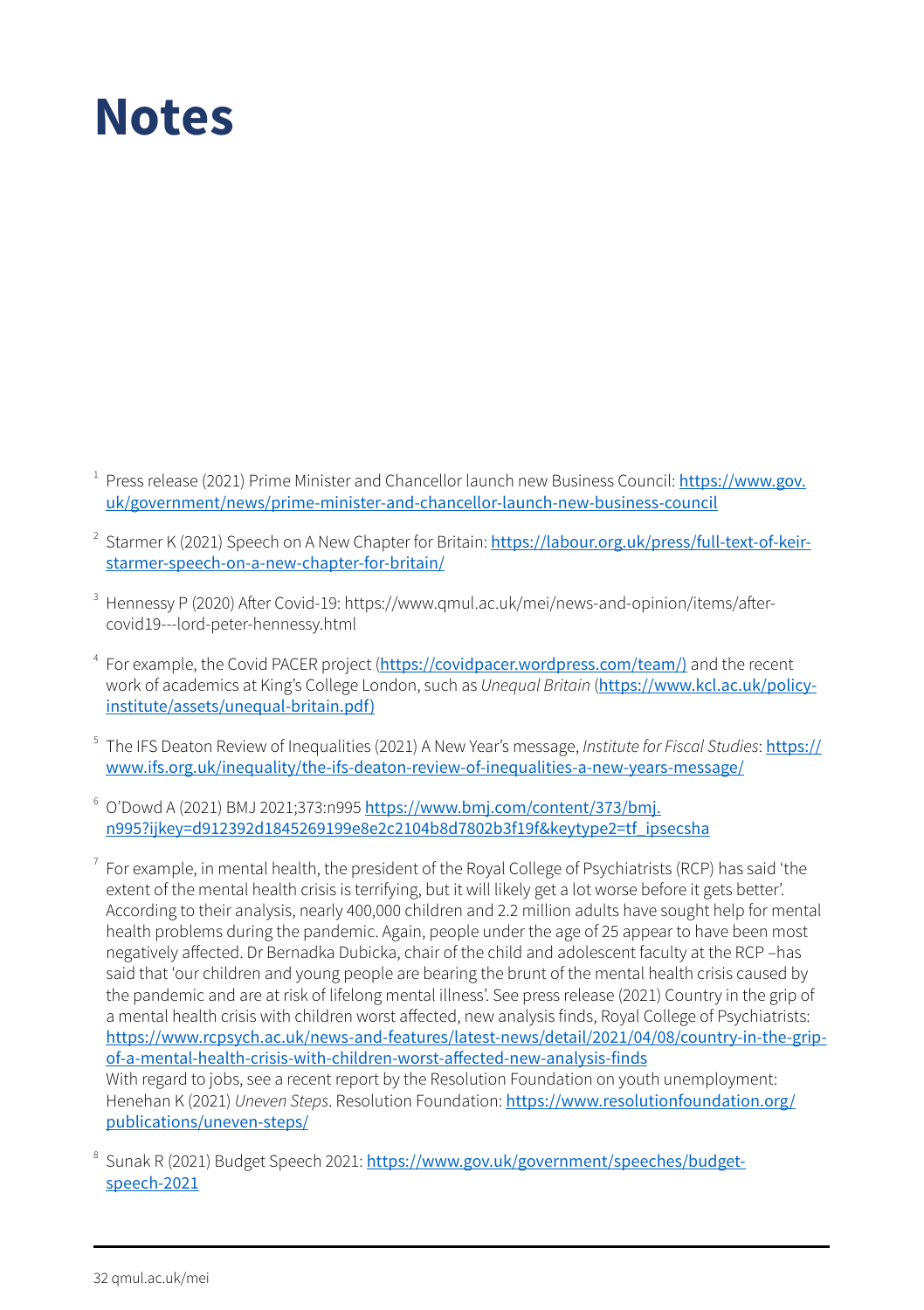<sup>9</sup> British Social Attitudes 37 (2020) *Key time series*: [https://bsa.natcen.ac.uk/media/39399/bsa37\\_key](https://bsa.natcen.ac.uk/media/39399/bsa37_key-time-series.pdf)[time-series.pdf](https://bsa.natcen.ac.uk/media/39399/bsa37_key-time-series.pdf)

<sup>10</sup> Cowley P and Kavanagh D (2018) The British General Election of 2017. Palgrave

<sup>11</sup> House of Commons Public Accounts Committee (2021) *Covid-19: Test, track and trace (part 1)*, House of Commons: p.9: <https://committees.parliament.uk/publications/4976/documents/50058/default/>

<sup>12</sup> BBC News (2021) Covid-19: Boris Johnson defends NHS Test and Trace after MPs' criticism: [https://](https://www.bbc.co.uk/news/uk-56348558) [www.bbc.co.uk/news/uk-56348558](https://www.bbc.co.uk/news/uk-56348558) 

<sup>13</sup> While there have been attempts to ensure a 'four nations approach', there have also been divergences between the UK and devolved governments. An exploration of devolution and responding to the Covid-19 pandemic can be found in Sargeant J (2020) *Co-ordination and divergence, Institute for Government*: [https://www.instituteforgovernment.org.uk/sites/default/files/publications/](https://www.instituteforgovernment.org.uk/sites/default/files/publications/coordination-divergence-d) [coordination-divergence-devolution-coronavirus.pdf](https://www.instituteforgovernment.org.uk/sites/default/files/publications/coordination-divergence-d)

- $14$  A BBC News 'reality check' gives a good summary of a longstanding debate about travel restrictions – see BBC News (2021) 'Covid variants: Why hasn't the UK banned all international flights?', [https://](https://www.bbc.co.uk/news/explainers-55659926) [www.bbc.co.uk/news/explainers-55659926](https://www.bbc.co.uk/news/explainers-55659926)
- <sup>15</sup> On international travel, a report by the Home Affairs Select Committee in August 2020 found that while it was 'understandable that the Government did not consider it practical or effective simply to restrict flights… the failure properly to consider the possibility of imposing stricter requirements on those arriving – such as mandatory self-isolation, increased screening, targeted testing or enforceable quarantine – was a serious error'. Home Affairs Select Committee (2020), *Home Office preparedness for Covid-19 (coronavirus): management of the borders*, House of Commons: pp.3-4: [https://committees.](https://committees.parliament.uk/publications/2250/documents/20957/default/) [parliament.uk/publications/2250/documents/20957/default/](https://committees.parliament.uk/publications/2250/documents/20957/default/)
- $16$  For an example, see the BBC programme 'Lockdown 1.0 Following the Science?', which contained a range of views on these points: <https://www.bbc.co.uk/programmes/m000pjr1>
- <sup>17</sup> Starmer K (2020) The government must up its game to prepare for a second wave of Covid-19, The Guardian: [https://www.theguardian.com/commentisfree/2020/aug/04/government-second-wave](https://www.theguardian.com/commentisfree/2020/aug/04/government-second-wave-covid-19-labour-opposition-no10-lives-jobs)[covid-19-labour-opposition-no10-lives-jobs](https://www.theguardian.com/commentisfree/2020/aug/04/government-second-wave-covid-19-labour-opposition-no10-lives-jobs)
- <sup>18</sup> Stewart H and Elgot J (2021) Amid unease on the left, Starmer aims to 'bring Labour home', The Guardian: [https://www.theguardian.com/politics/2021/apr/02/amid-unease-on-the-left-starmer](https://www.theguardian.com/politics/2021/apr/02/amid-unease-on-the-left-starmer-aims-to-bring-labour-home)[aims-to-bring-labour-home](https://www.theguardian.com/politics/2021/apr/02/amid-unease-on-the-left-starmer-aims-to-bring-labour-home)
- <sup>19</sup> Smith M (2021) One year of Keir: how has Starmer done leading Labour? YouGov: [https://yougov.](https://yougov.co.uk/topics/politics/articles-reports/2021/04/03/one-year-keir-how-has-starmer-done-leading-labour) [co.uk/topics/politics/articles-reports/2021/04/03/one-year-keir-how-has-starmer-done-leading](https://yougov.co.uk/topics/politics/articles-reports/2021/04/03/one-year-keir-how-has-starmer-done-leading-labour)[labour](https://yougov.co.uk/topics/politics/articles-reports/2021/04/03/one-year-keir-how-has-starmer-done-leading-labour)

<sup>20</sup> Diamond P (2021) 'Is Keir Starmer any good? Don't ask Londoners', The Conversation: [https://](https://theconversation.com/is-keir-starmer-any-good-dont-ask-londoners-159464) [theconversation.com/is-keir-starmer-any-good-dont-ask-londoners-159464](https://theconversation.com/is-keir-starmer-any-good-dont-ask-londoners-159464)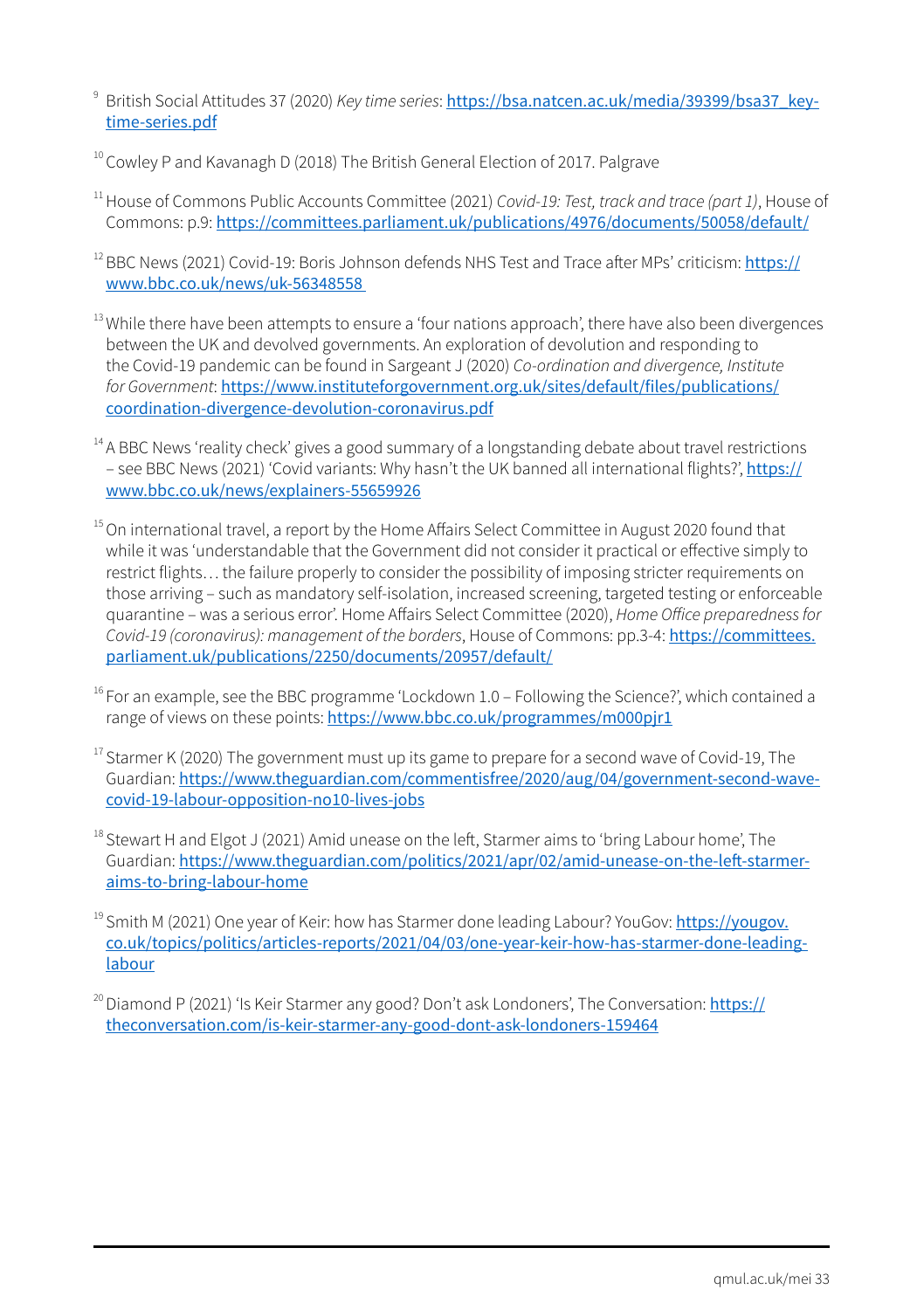# **Appendix** survey questions featured in this report

Q1. Government Ministers have said that dealing with the Covid-19 pandemic means 'following the science' – in other words, being guided by scientific evidence and advice. Others have said that many decisions require judgements that should be taken by politicians, weighing up the scientific advice against other factors such as the economic or social impact of their decisions. During the Covid-19 pandemic, do you think that Ministers in the UK Government have been guided by scientific advice too much compared with other factors, too little compared with other factors, or about the right amount?

Have been guided by scientific advice far too much compared with other factors

Have been guided by scientific advice a little too much compared with other factors

Have been guided by scientific advice about the right amount

Have been guided by scientific advice a little too little compared with other factors

Have been guided by scientific advice far too little compared with other factors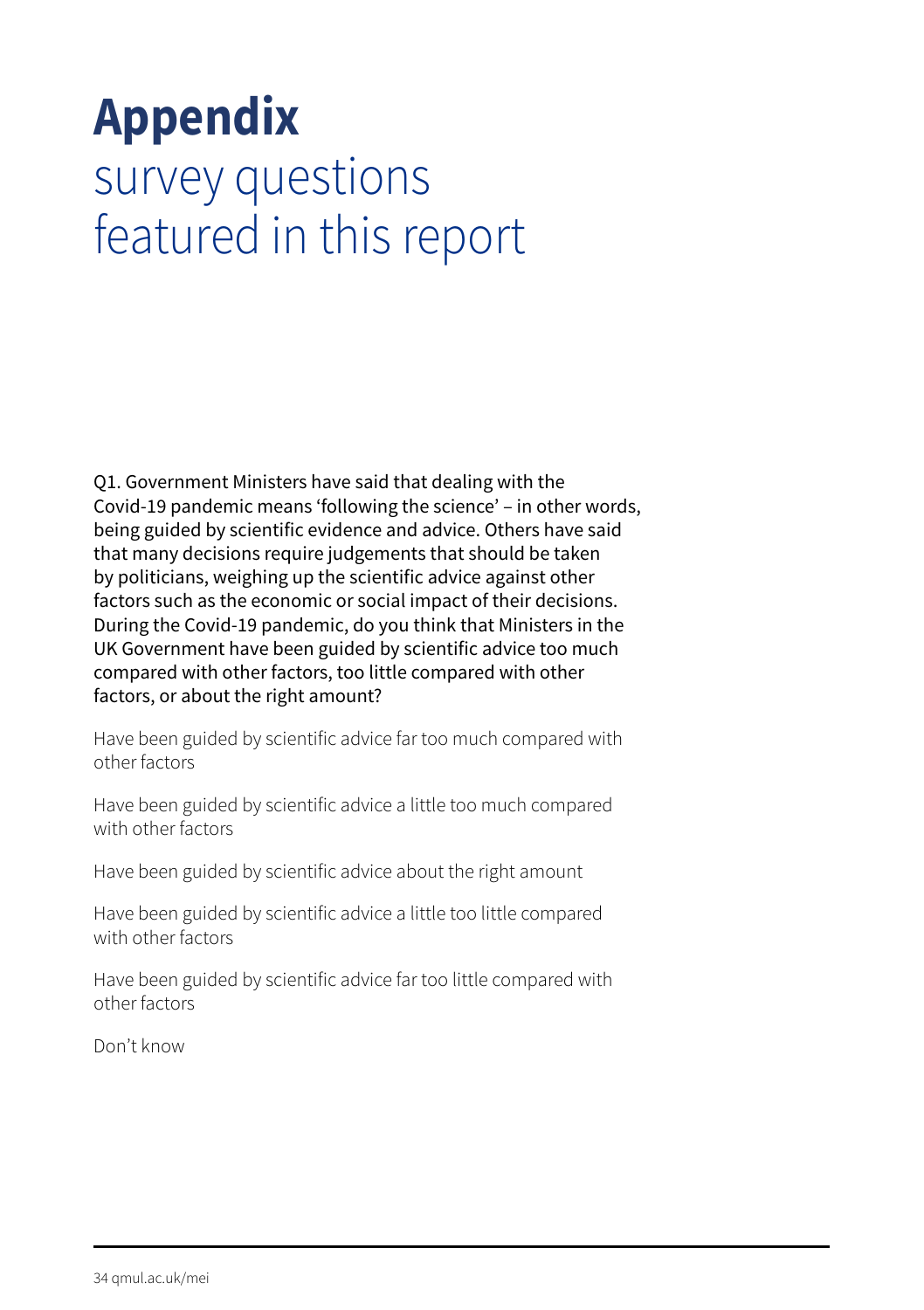Q2. During the Covid-19 pandemic, do you think the Leader of the Labour Party, Keir Starmer, has done a good or bad job at providing 'constructive opposition' – in other words, comments and questions that have a useful purpose in getting the government to do its job better?

Very good job

Fairly good job

Neither good nor bad job

Fairly bad job

Very job

Don't know

#### Q3. Which of these statements is closest to your view of how Keir Starmer has done his job as Leader of the Opposition during the pandemic?

He has criticised the government far too much

He has criticised the government a bit too much

He has criticised the government about the right amount

He has not criticised the government quite enough

He has not criticised the government nearly enough

Don't know

#### Q4. How strongly, if at all, would you support or oppose opposition parties in the UK Parliament being given more involvement in government decision-making than normal until the pandemic has been dealt with?

Strongly support

Tend to support

Neither support nor oppose

Tend to oppose

Strongly oppose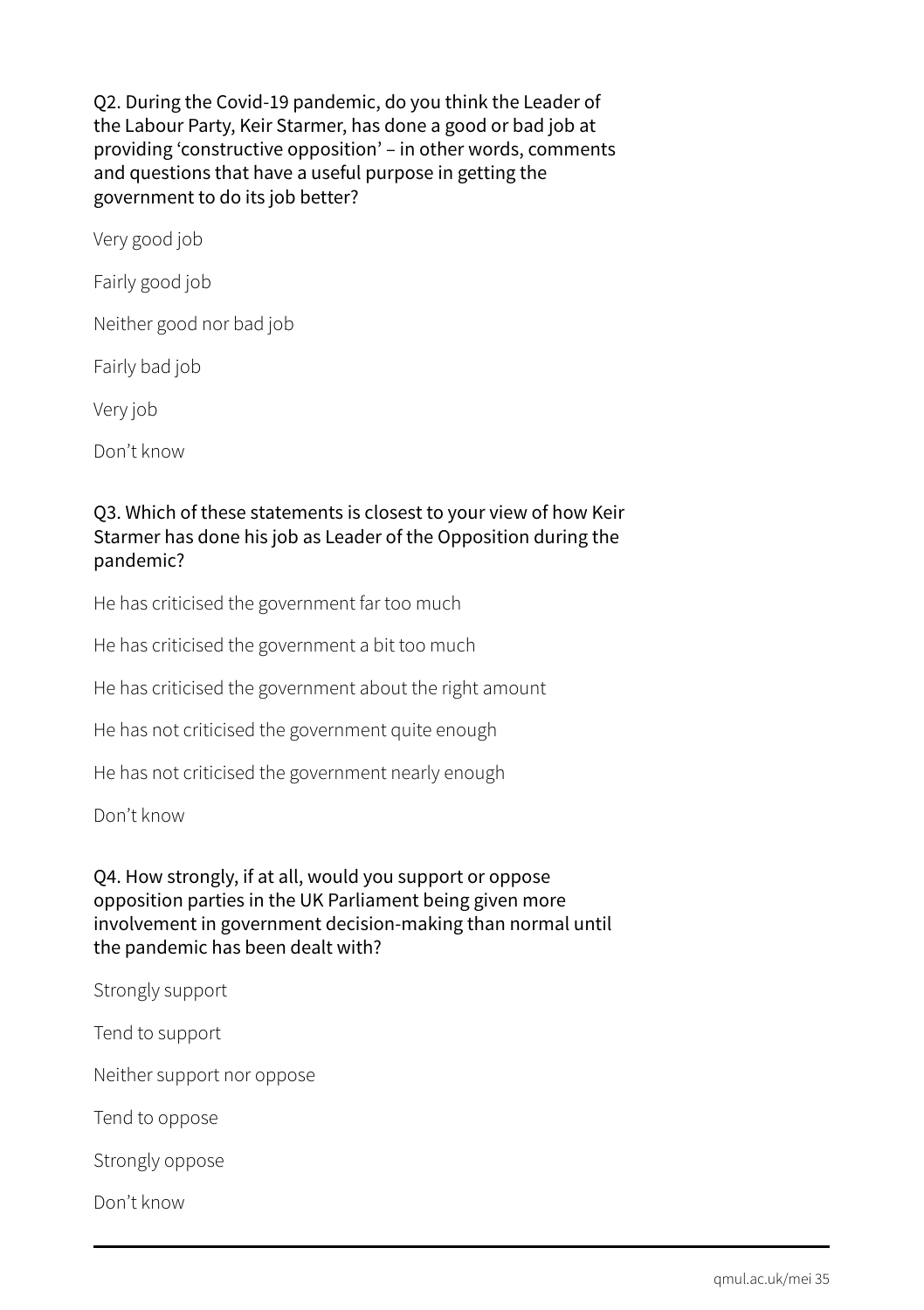Q5. Now, thinking about government spending in England/ Scotland/Wales, [In Sc/W ask: whether by the UK government or by the Scottish/Welsh government], do you think that the amount of financial support that has been given to each of the following types of business during the pandemic has been too much, too little or about the right amount?

(a) Pubs

- (b) Live entertainment venues such as theatres and music venues
- (c) Restaurants
- (d) Shops that sell only non-essential goods and services
- (e) Supermarkets
- Has been far too much financial support
- Has been a little too much financial support
- Has been about the right amount of financial support

Has been a little too little financial support

Has been far too little financial support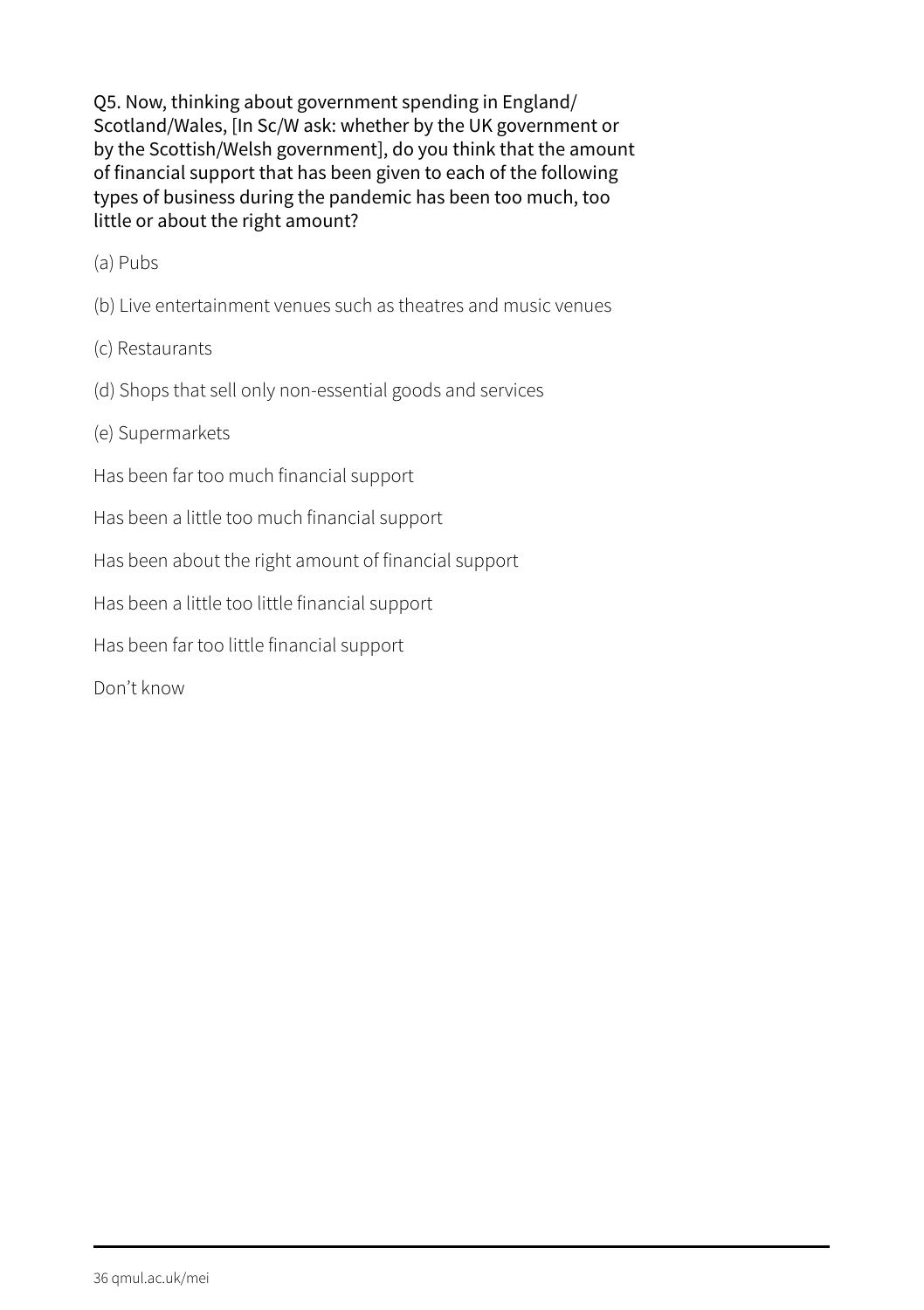#### Q6. How satisfied or dissatisfied would you say you are with the way the UK Government has handled each of the following during the pandemic?

(a) Government furlough scheme, typically supporting 80% of an employee's pay to help employers continue to employ people who cannot work because of lockdown

- (b) Support for people out of work, including Universal Credit
- (c) The COVID-19 vaccination programme
- (d) Deciding whether to ban or restrict flights from other countries
- (e) The system of hotel quarantine for passengers arriving from overseas
- (f) The COVID-19 test and trace programme
- (g) Managing new procedures at the border following Brexit

Very satisfied

- Fairly satisfied
- Neither satisfied nor dissatisfied
- Fairly dissatisfied
- Very dissatisfied

Don't know

#### Q7 And do you think each of the following have done a good or bad job at providing you with the data and information you have needed during the pandemic?

- a) Your local council
- b) The UK Government

Very good job

Fairly good job

Neither good nor bad job

Fairly bad job

Very bad job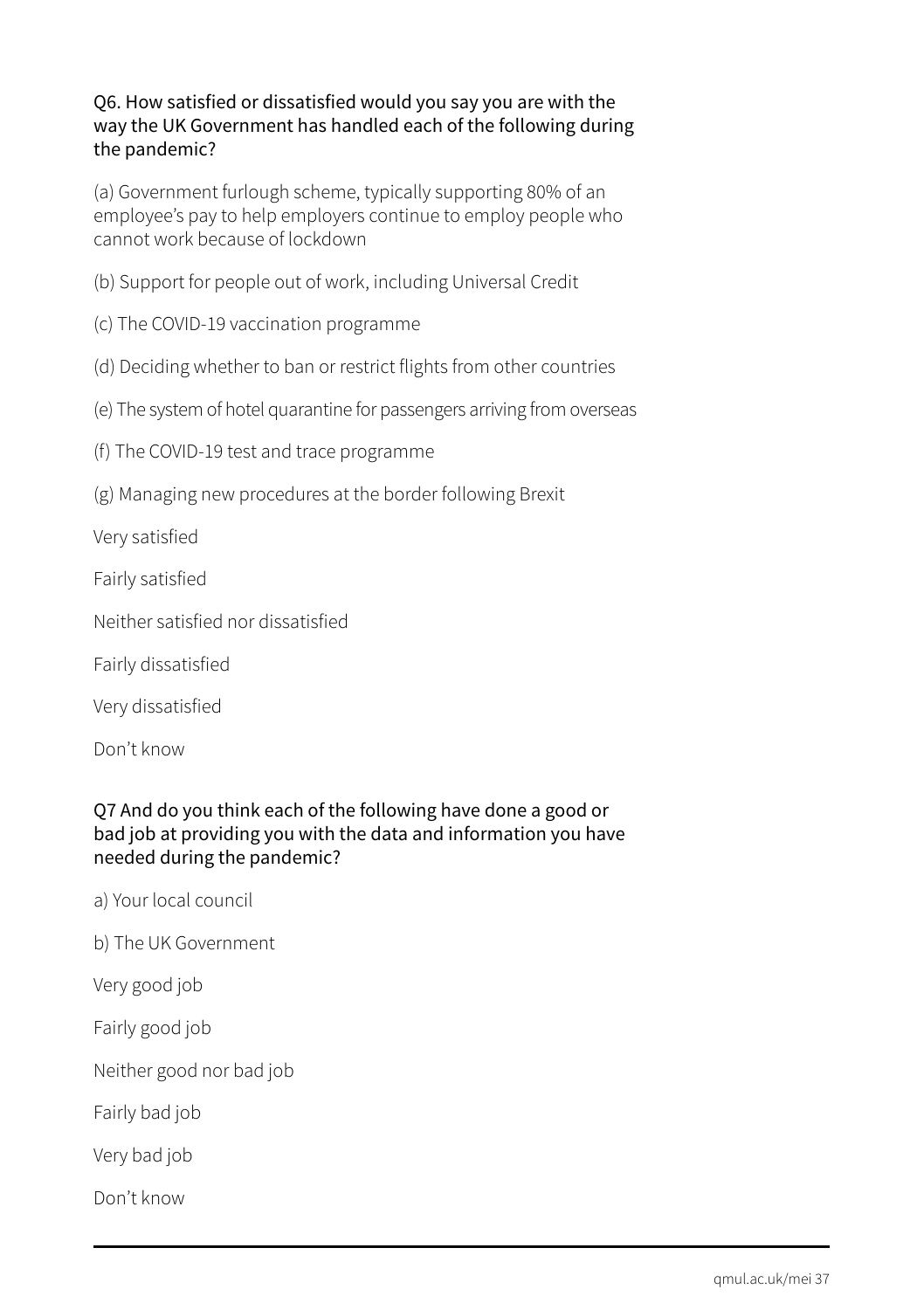Q8. Here are some statements about private sector companies and the government's response to the COVID-19 pandemic. To what extent, if at all, do you agree or disagree with each?

A) The government should not use private sector companies in its response to the COVID-19 pandemic under any circumstances.

SPLIT SAMPLE 1: B) If a private sector company can improve the effectiveness of the government's response to the COVID-19 pandemic it should be allowed to do so

SPLIT SAMPLE 2: C) If a private sector company can improve the effectiveness of the government's response to the COVID-19 pandemic it should be allowed to do so, even if it makes a profit at the same time

D) The government should always try to use private sector companies instead of the public sector in its response to the COVID-19 pandemic

Strongly agree

Tend to agree

Neither agree nor disagree

Tend to disagree

Strongly disagree

Don't know

Q9. On balance, would you prefer it if life goes back to how it was before the crisis once the pandemic is over, or do you want things to be different?

Same as before

Different from before

Other/neither/both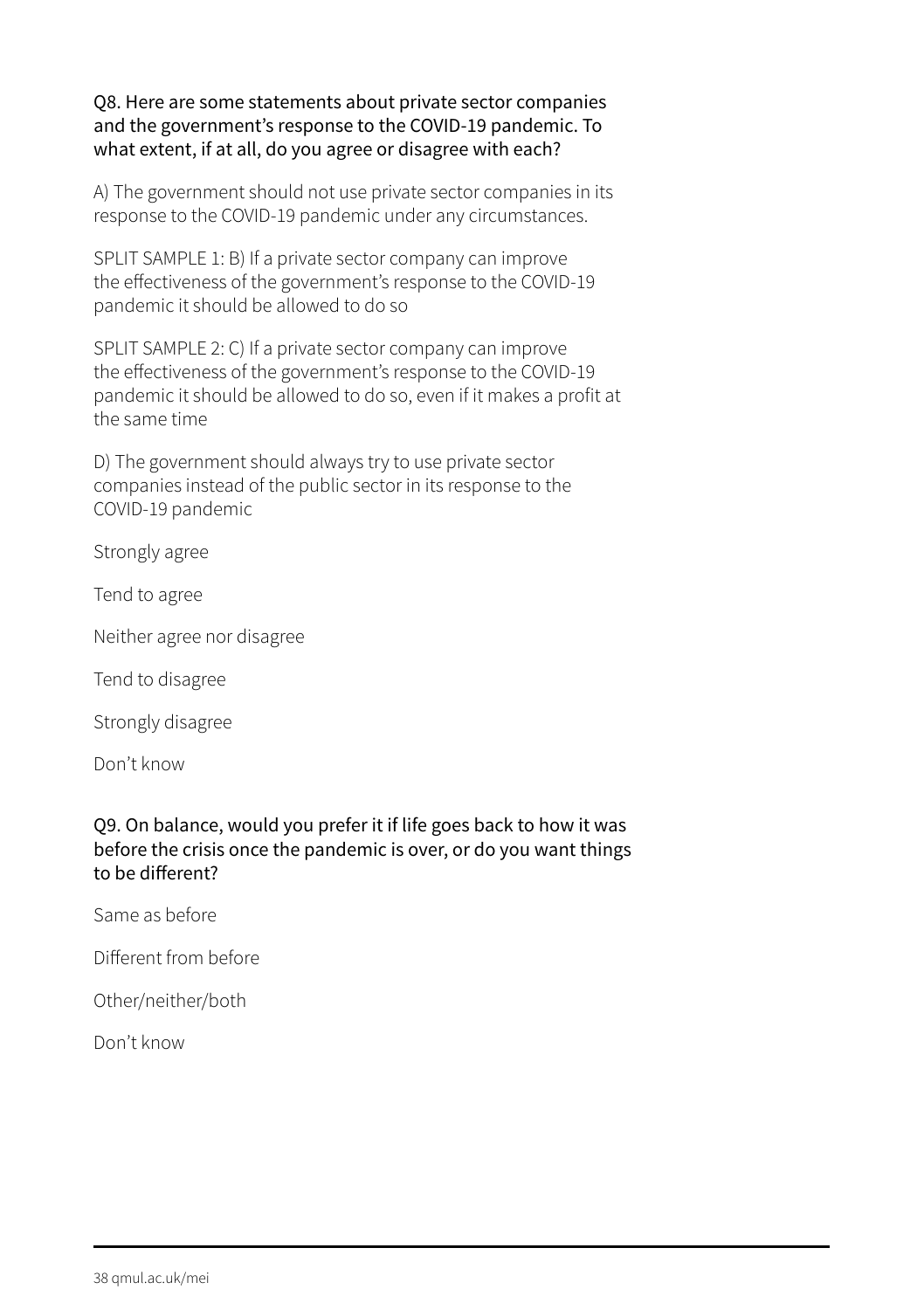#### Q10. Why do you say that?

SPECIFY

Don't know

Q11. The Prime Minister has said he wants to "build back better" after the pandemic crisis is over. Which two or three, if any, of the following should be the UK government's main priorities in "building back better"?

Schools and the education system

The NHS

Policing and criminal justice

Public transport system (buses, trains)

Housing

Town and high street regeneration

Poverty

Inequality

Unemployment and jobs

Government debt

Loneliness

Mental health

Other (SPECIFY)

None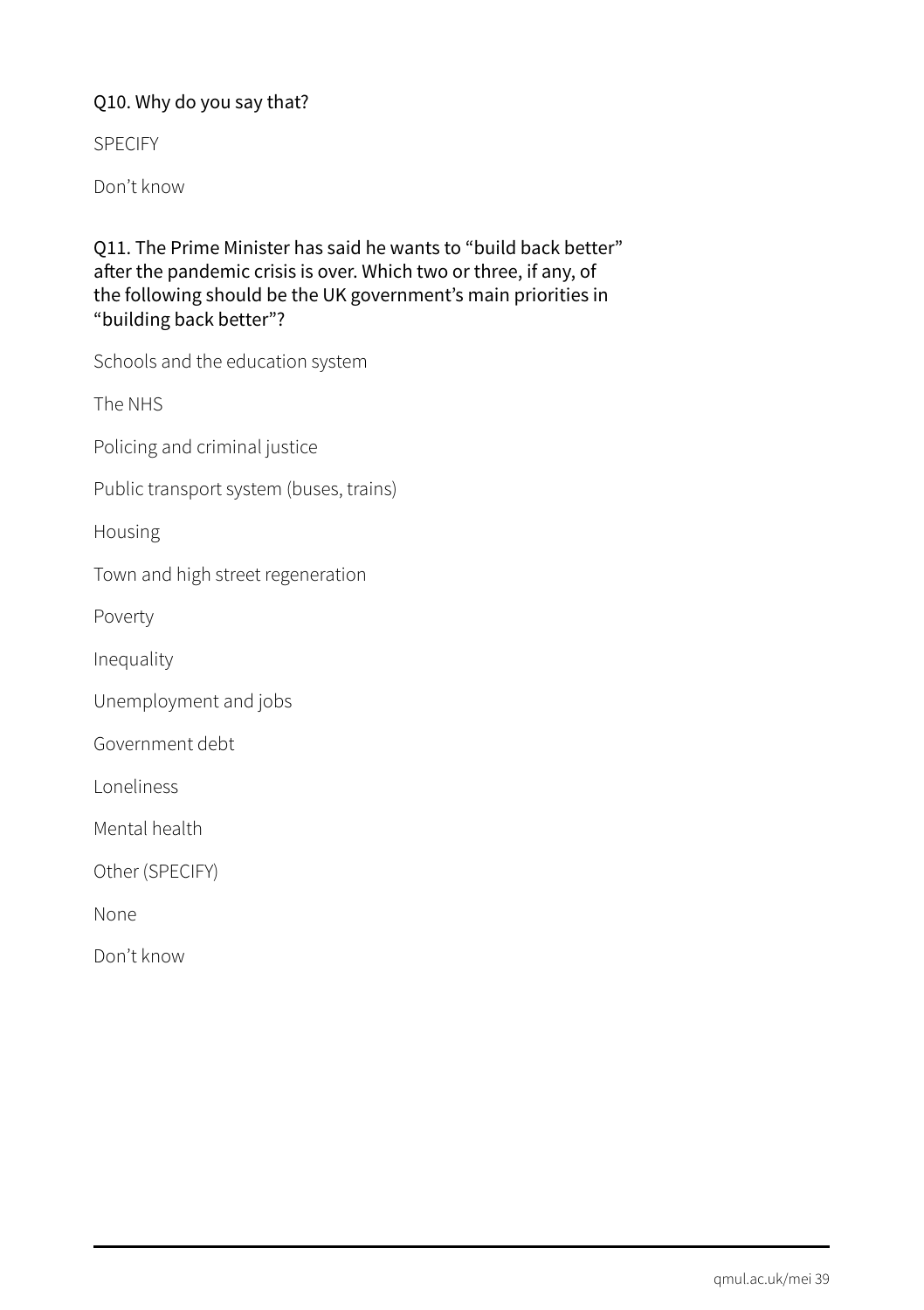Q12. For each of the following areas of UK government spending, would you like the government to spend more after the pandemic than it was doing before, to spend less, or to spend roughly the same amount as before the pandemic?

- (a) Health and social care
- (b) Welfare, benefits and pensions
- (c) Schools, colleges and universities
- (d) Defence
- (e) Policing and criminal justice
- (f) Housing
- (g) Protecting the environment
- (h) Transport
- (i) International aid
- Much more
- A little more
- About the same
- A little less
- Much less
- Don't know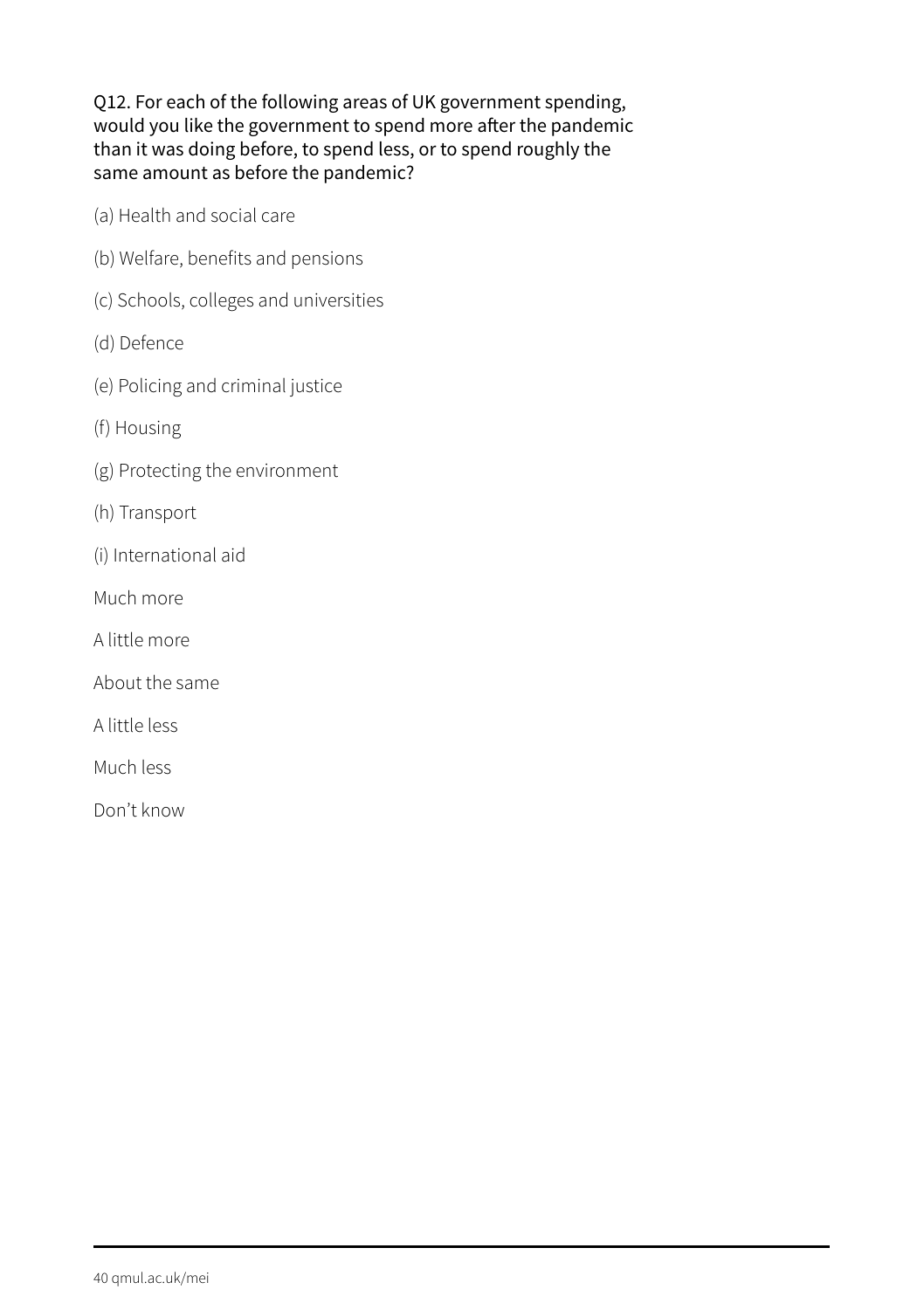Q13. As you may know, the current Covid-19 pandemic has required high levels of government spending. Following the crisis, and when the UK Government expects a lot of emergency spending to come to an end, which of these statements do you agree with the most in relation to future levels of tax and public spending, compared with their levels before the pandemic began?

Statement A: "I am prepared to pay more taxes myself in order to fund public services"

Statement B: "I am prepared for some cuts to public services rather than pay more taxes myself".

Strongly agree with statement A

Tend to agree with statement A

Agree with both A and B equally

Tend to agree with statement B

Strongly agree with statement B

Don't know

Q14. Please now think about the period following the global financial crisis, when David Cameron was Prime Minister and George Osborne was Chancellor. During this period, government spending on many (but not all) public services and benefits was cut to reduce the deficit. Do you think it was the right or wrong decision to cut public spending to reduce the deficit?

Right decision

Wrong decision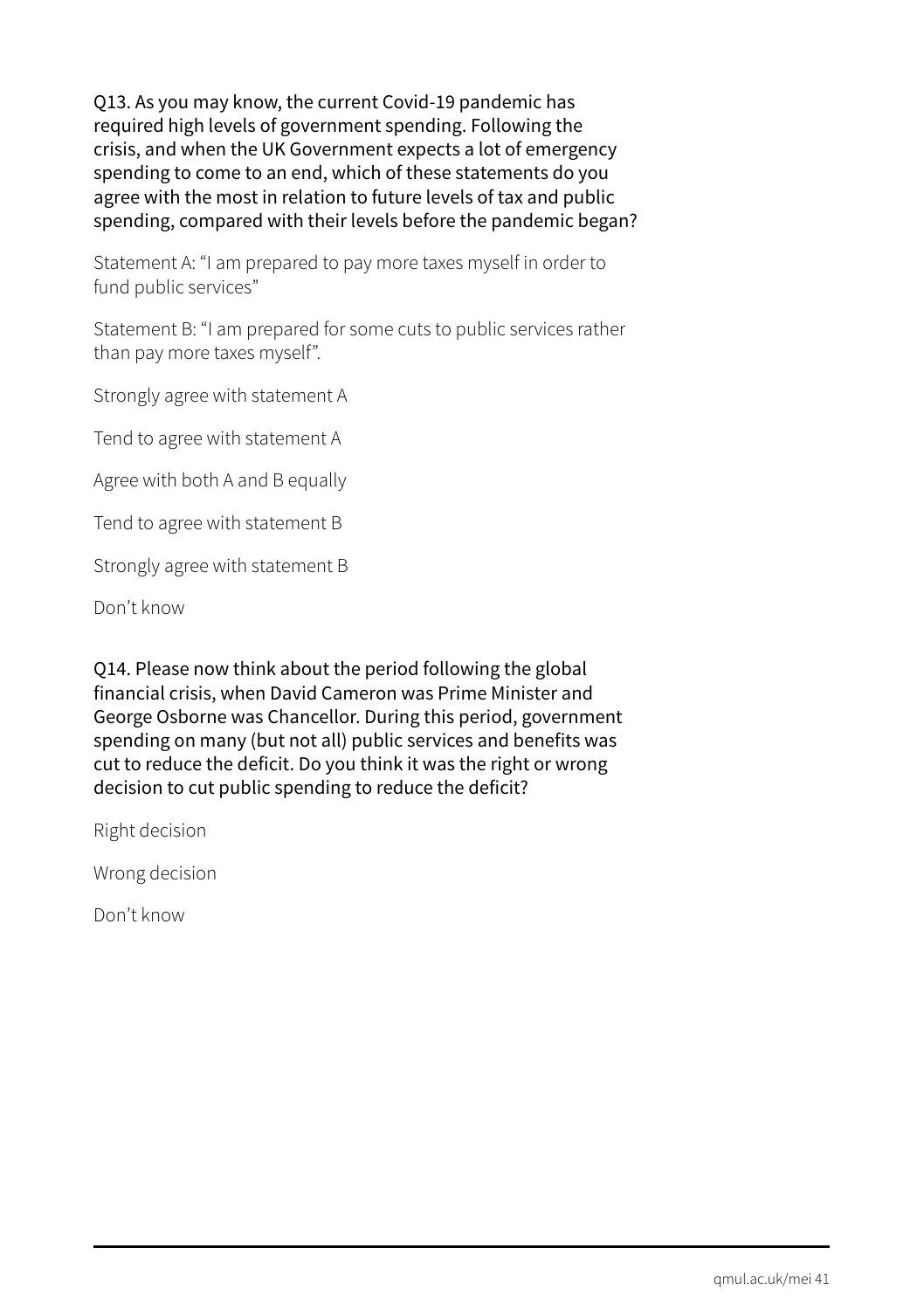Q15 And now thinking about today, do you think the current Prime Minister, Boris Johnson, and the current Chancellor, Rishi Sunak, want to cut government spending on many public services to reduce the deficit, or do you think they do not want to cut spending?

Boris Johnson and Rishi Sunak do want to cut public spending

Boris Johnson and Rishi Sunak do not want to cut public spending

Don't know

Q16. After the Covid-19 pandemic, suppose the government had to choose between these three options. Which do you think it should choose? Please think about what you would like the future levels of tax and spending to be after the pandemic compared with the levels before the pandemic, not compared with the levels of spending during the pandemic.

Reduce taxes and spend less on health, education and social benefits, compared with the levels of tax and spend before the pandemic

Keep taxes and spending on these services at the same level as they were before the pandemic

Increase taxes and spend more on health, education and social benefits, compared with the levels of tax and spend before the pandemic

None

Don't know

Prefer not to say

#### Q17. On balance, would you say that the amount of tax that you and your family have to pay is too high, too low or about right?

Much too high

A little too high

About right

A little too low

Much too low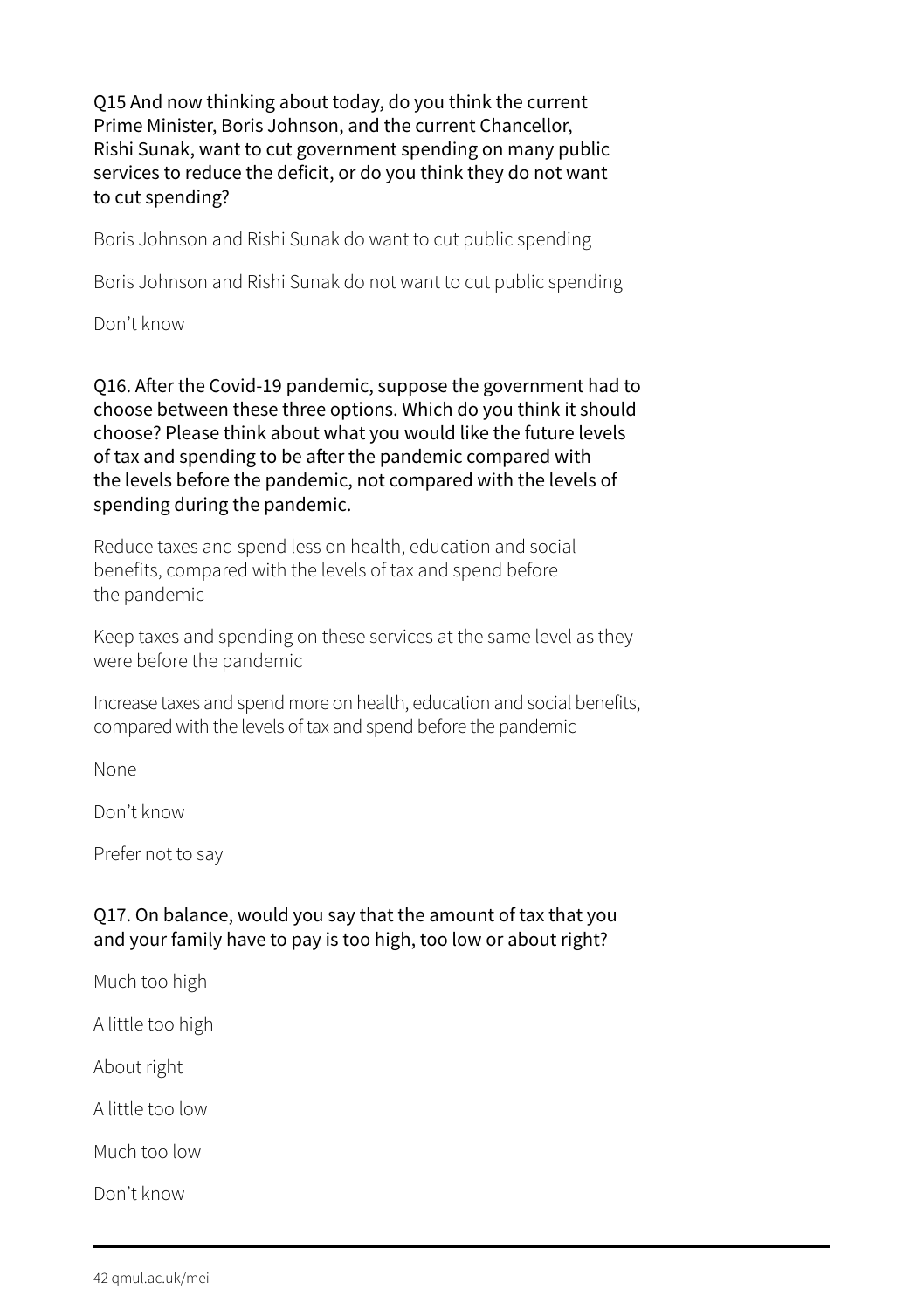#### Q18. Which of the following best describes how you were working just before the pandemic started early last year?

I mostly or always worked away from my home I mostly or always worked from my own home Sometimes I worked at home and sometimes away from my home I was not working Don't know

ASK ALL WHO WERE WORKING

#### Q19. And in which of these ways would you prefer to work once the pandemic is over?

I would prefer to work completely from home

I would prefer to work from home more than I used to do

I would prefer to work from home about as much I used to do

I would prefer to work from home less than I used to do

I would prefer to work completely away from home

**Other** 

Don't know

Not applicable (the nature of my job means I don't have a choice where I have to work)

#### Q20. To what extent, if at all, would you say that community spirit across the UK has been affected by the pandemic, compared with how it used to be before the pandemic started?

It is much stronger than it used to be

It is a little stronger than it used to be

It is no different from before

It is a little weaker than it used to be

It is much weaker than it used to be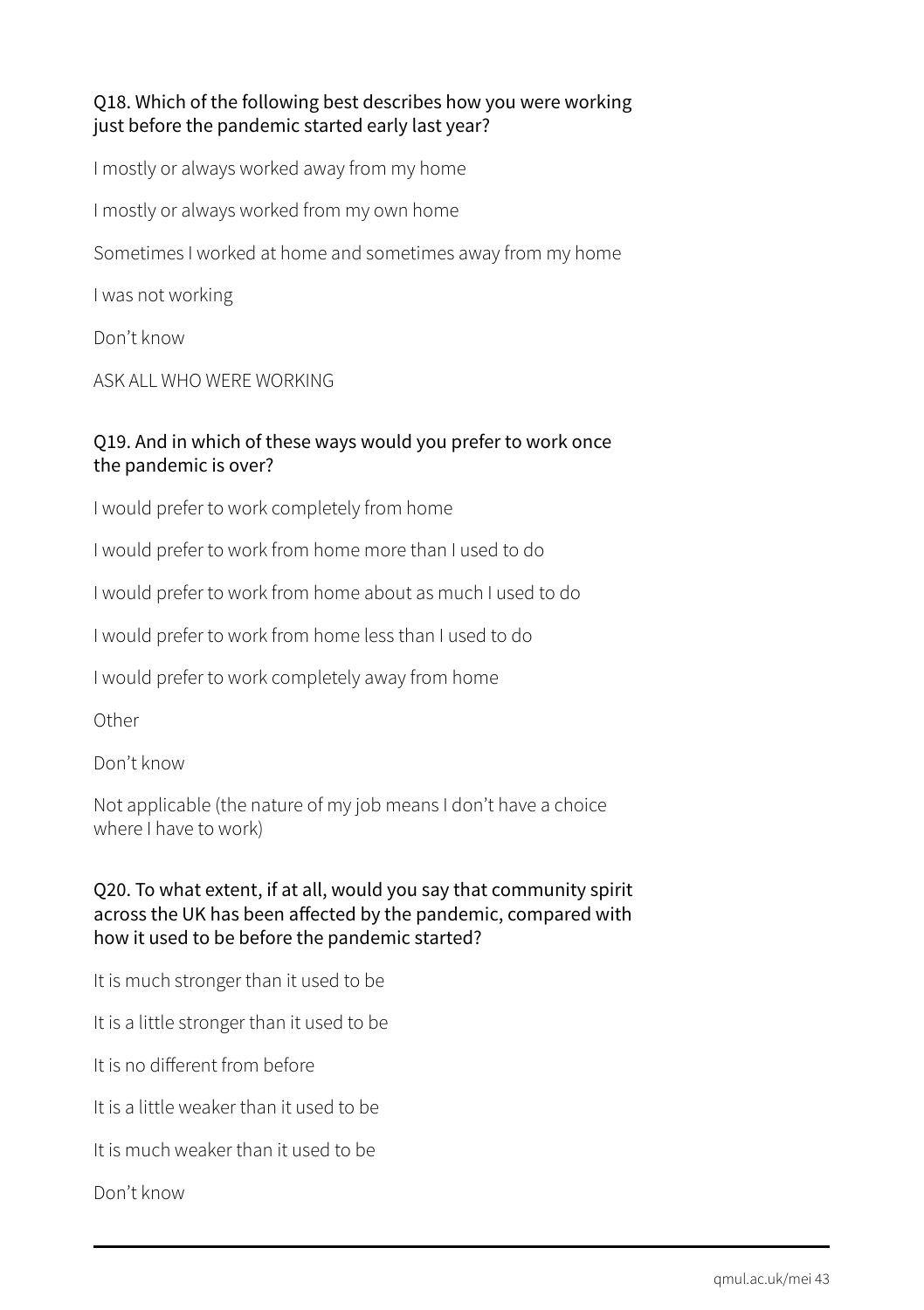#### Q21. In what ways have you noticed a change in the strength of community spirit?

SPECIFY

Don't know

Q22. And what effect, if any, would you say that the pandemic has had on economic inequality in the UK? (By economic inequality, we mean the distribution of income, wealth and other assets in society.)

It is much more equal than it used to be

It is a little more equal than it used to be

It is about the same as it was before

It is a little less equal than it used to be

It is much less equal than it used to be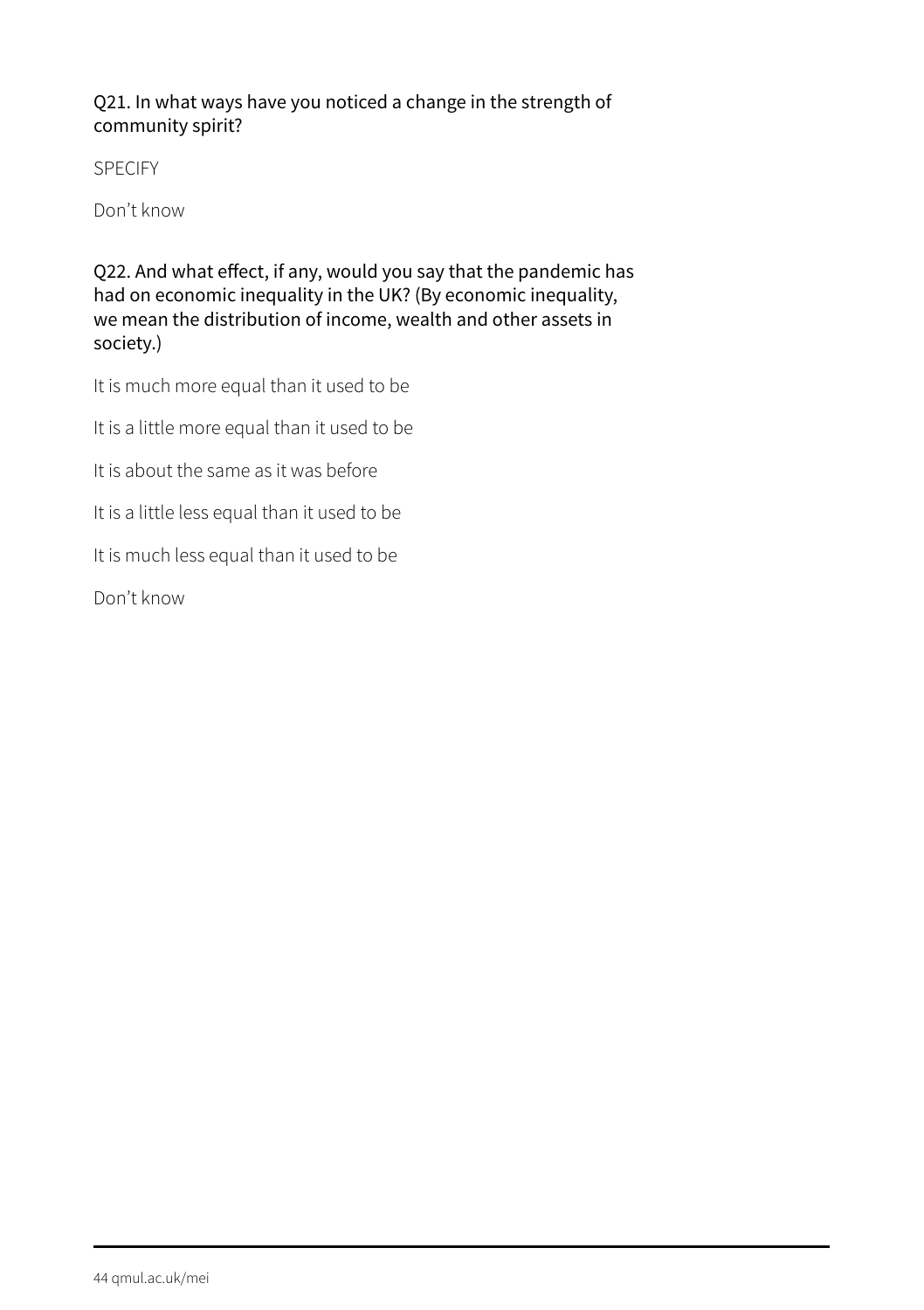Q23. As you may know, schools have had to close twice during the pandemic to many pupils, and some pupils have also had to stay at home to self-isolate for periods when schools have been open. Which two or three of the following, if any, do you think should be priorities for schools in [England/Scotland/Wales] when the new school year starts in September?

More teaching staff to provide extra support for pupils who have had their learning disrupted

More space (such as temporary buildings) to help with social distancing

Support for pupils' mental health and wellbeing

Covid-19 testing facilities for pupils

Laptops/tablets for remote learning

A return to the usual format of examinations for pupils due to sit them

A different way of assessing pupils in the future, with fewer examinations

Shorter school holidays

**Other** 

All of them/all equally important

None of these